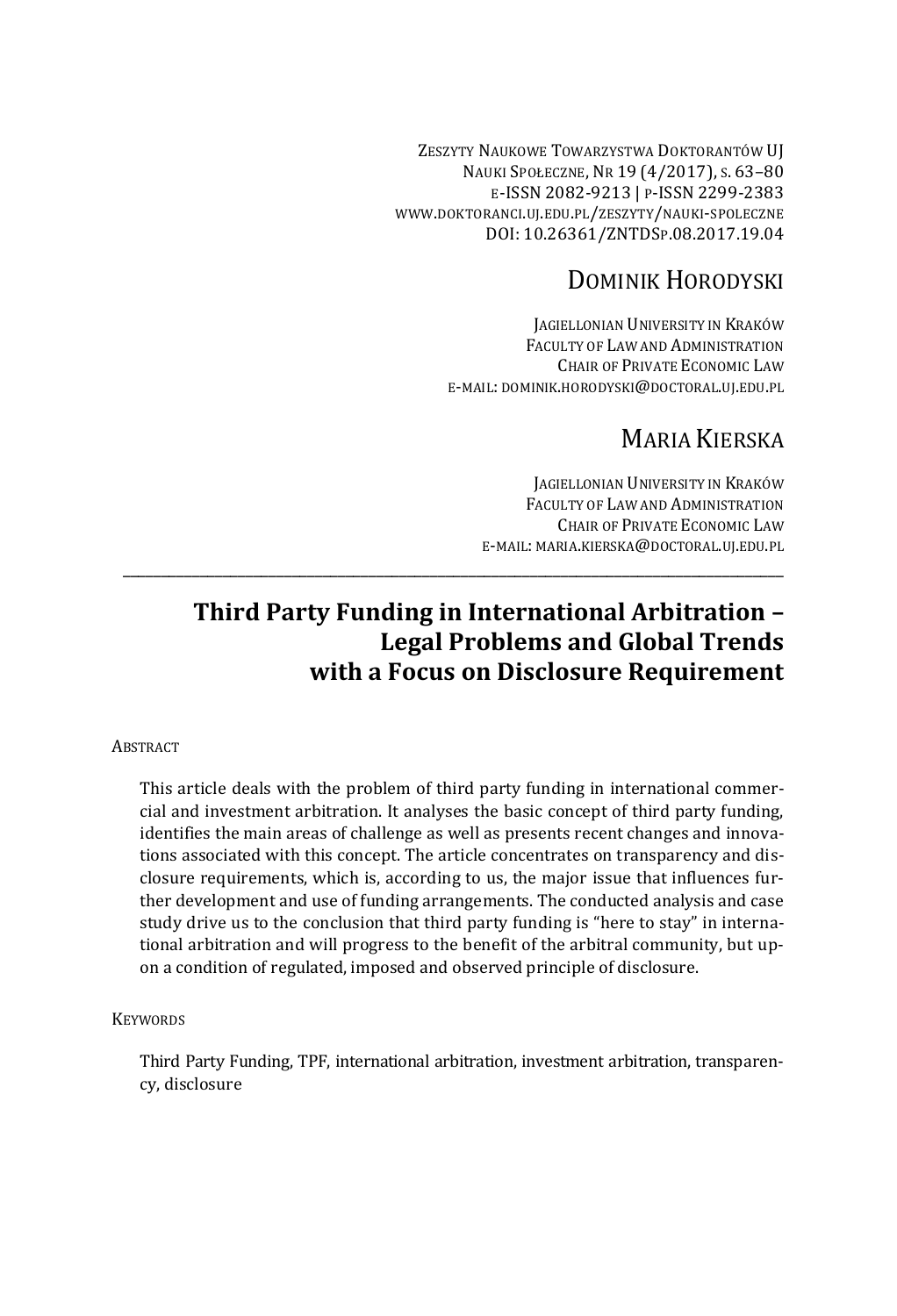## **Introduction**

Third party funding (hereinafter: TPF) is not only one of the hot topics<sup>1</sup> of civil litigation and international arbitration but also one of the legal phenomena that is still much hidden under a veil of secrecy. Despite the longlasting debate on the concept of TPF,<sup>2</sup> this concept is still hard to define due to a lack of legal regulation and existence of privacy-oriented international practice.

\_\_\_\_\_\_\_\_\_\_\_\_\_\_\_\_\_\_\_\_\_\_\_\_\_\_\_\_\_\_\_\_\_\_\_\_\_\_\_\_\_\_\_\_\_\_\_\_\_\_\_\_\_\_\_\_\_\_\_\_\_\_\_\_\_\_\_\_\_\_\_\_\_\_\_\_\_\_\_\_\_\_\_\_\_\_\_\_\_\_\_\_\_\_\_\_\_\_\_\_\_\_\_\_\_\_\_\_\_\_\_\_\_\_\_\_\_\_\_\_\_\_\_\_\_\_\_\_\_\_\_\_\_\_\_\_\_\_\_\_\_\_\_\_\_\_\_\_\_\_\_\_\_\_\_\_\_\_\_\_\_\_\_\_\_\_\_\_\_\_\_\_\_\_\_\_\_\_\_\_\_\_\_\_\_\_\_\_\_\_\_\_\_\_\_\_\_\_\_\_\_\_\_\_\_\_\_\_\_\_\_\_\_\_\_\_\_\_\_\_\_\_\_\_\_\_

Since TPF is a result of development of international arbitration community, the relevant regulation (national arbitration laws and arbitration rules) has not yet caught up with it.<sup>3</sup> In fact, TPF rises a number of specific ethical and procedural issues both in international commercial and investment arbitration. These particular issues include *i.a.* the funders' relationship with parties and counsels in managing the dispute, attorney ethics (attorney-client privilege), allocations of costs and security for costs, transparency and disclosure of the funding arrangements, and finally arbitrators' conflicts of interest.<sup>4</sup>

<sup>3</sup> As was shown in the Queen Mary University of London and White & Case 2015 International Arbitration Survey, *Improvements and Innovations in International Arbitration*, [online] http://www.arbitration.qmul.ac.uk/docs/164761.pdf, [accessed: 15.07.2017]. The Survey is analyzed below.

<sup>4</sup> Prof. W. Park, a member of the International Council for Commercial Arbitration and London's Queen Mary School of Law Task Force on "Third-Party Funding in International Arbitration", during the keynote of 14th Annual ITA-ASIL Conference on Third-Party funding, held in Washington, D.C. on 12 April 2017, identified four "musketeers" of TPF that should be addressed: (i) transparency; (ii) attorney-client privilege, (iii) costs; (iv) and finally "d'Artagnan" issue – the question of definitions – who or what exactly is a third party funder. As to the report from the Conference, see: J. E. Vernon, *Taming the* 

<sup>1</sup> M. Scherer, A. Goldsmith, *Third Party Funding of International Arbitration Proceedings – A View From Europe: Part 1 – Funders' Perspectives*, "International Business Law Journal" 2012, No 1, pp. 217–218, [online] https://ssrn.com/abstract=2348737 [accessed: 15.07.2017].

<sup>2</sup> Compare for example: M. Steinitz, *Whose Claim Is This Anyway? Third-Party Litigation Funding*, "University of Iowa Legal Studies Research Paper Number" 2011, 11–31, pp. 1268–1338; E. de Brabandere, J. Lepeltak, *Third Party Funding in International Investment Arbitration*, "Grotius Centre Working Paper" 2012, No. 1, pp. 1–19; J. Kalajdzic, P. Cashman, A. Longmoore, *Justice for Profit: A Comparative Analysis of Australian, Canadian and U.S. Third Party Litigation Funding*, "The American Journal Of Comparative Law" 2013, Vol. 61, pp. 93–148; W. Park, C. Rogers, *Third-Party Funding in International Arbitration: The ICCA Queen-Mary Task Force*, "The Pennsylvania State University The Dickinson School Of Law, Legal Studies Research Paper" 2014, No. 42, [online] http://ssrn.com/ abstract=2507461 [accessed: 15.07.2017].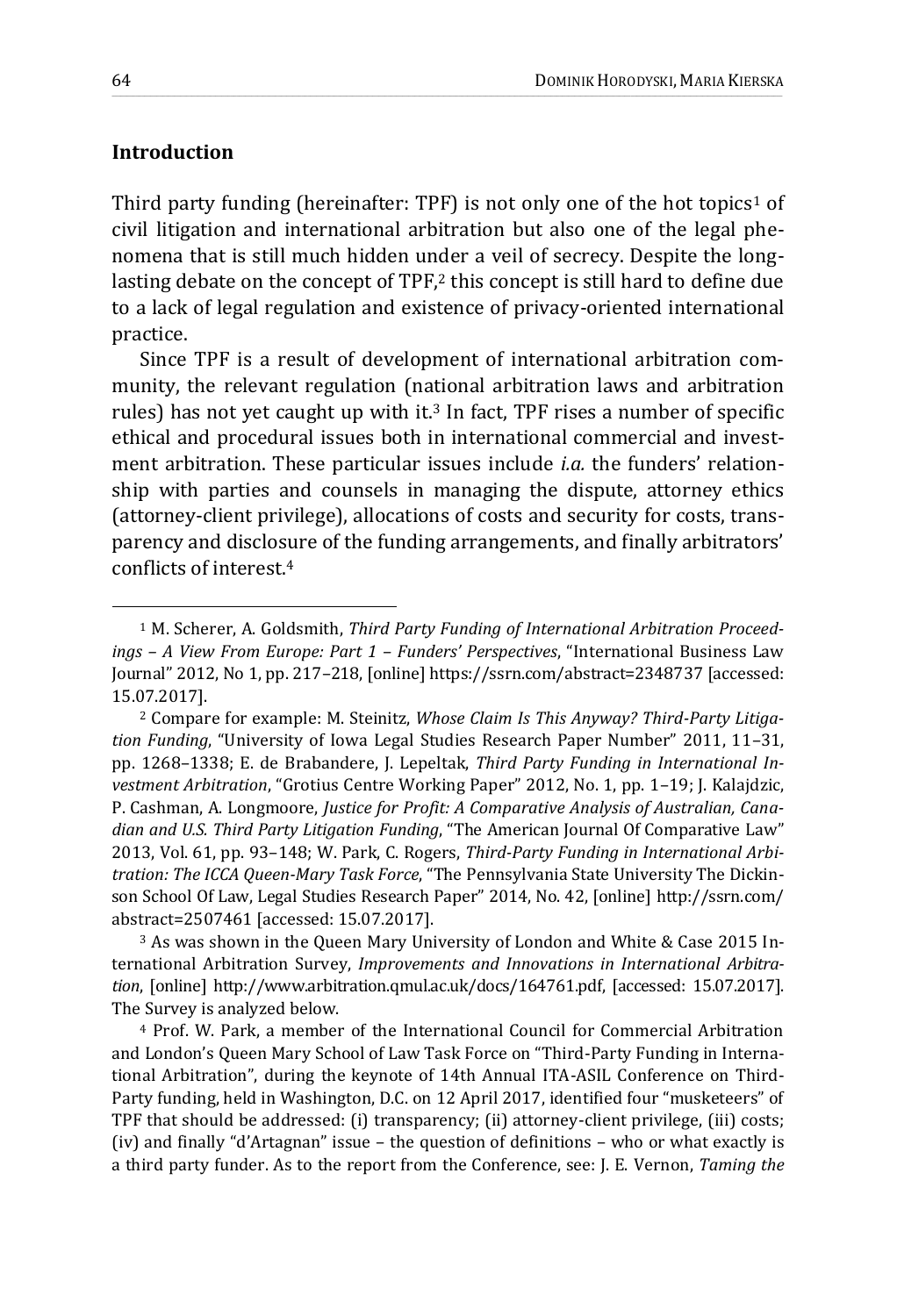Therefore, the main objective of this article is to review the up-to-date knowledge about this concept, particularly in light of recent innovations and changes introduced by the international arbitration community, as well as recent cases where the problem of TPF emerged and was decided. The article consists of three parts. Chapter I seeks to introduce a definition of TPF, examine the legal characteristics of this concept, and identify the pros and cons of its use in practice. Chapter II explains why TPF is important in international arbitration, what challenges it brings and which areas of concern can be identified. Chapter III focuses on the disclosure requirement. In particular, by an in-depth analysis of recent arbitration regulations and case law, it seeks to answer the questions as to what extent the disclosure is important from the perspective of TPF as well as how and why this principle should be implemented in order to strike the balance between the right to privacy and the right to public access in arbitration.

\_\_\_\_\_\_\_\_\_\_\_\_\_\_\_\_\_\_\_\_\_\_\_\_\_\_\_\_\_\_\_\_\_\_\_\_\_\_\_\_\_\_\_\_\_\_\_\_\_\_\_\_\_\_\_\_\_\_\_\_\_\_\_\_\_\_\_\_\_\_\_\_\_\_\_\_\_\_\_\_\_\_\_\_\_\_\_\_\_\_\_\_\_\_\_\_\_\_\_\_\_\_\_\_\_\_\_\_\_\_\_\_\_\_\_\_\_\_\_\_\_\_\_\_\_\_\_\_\_\_\_\_\_\_\_\_\_\_\_\_\_\_\_\_\_\_\_\_\_\_\_\_\_\_\_\_\_\_\_\_\_\_\_\_\_\_\_\_\_\_\_\_\_\_\_\_\_\_\_\_\_\_\_\_\_\_\_\_\_\_\_\_\_\_\_\_\_\_\_\_\_\_\_\_\_\_\_\_\_\_\_\_\_\_\_\_\_\_\_\_\_\_\_\_\_\_

## **1. Concept of Third Party Funding**

 $\overline{a}$ 

TPF originally emerged firstly in civil litigation where it was conceived as a method of financing litigation and hence as a tool to reduce or eliminate the risk associated with potentially unfavorable outcome of the litigation.<sup>5</sup> The TPF takes place when a third party, external to the parties and not involved in the legal relation between them, agrees to pay for the one party's (usually the claimant) legal fees, such as costs of lawyers, experts, outside counsels, any other costs that may be relevant or needed in the civil litigation in accordance with a stipulated agreement and stipulated budget, in exchange for an agreed return. The funder may additionally agree to pay the opposing party's costs if the funded party is so ordered and provide security for the opponent's costs.<sup>6</sup> One of the main characteristics is that the

*<sup>&</sup>quot;Mercantile Adventurers": Third Party Funding and Investment Arbitration – A Report from the 14th Annual ITA-ASIL Conference*, Kluwer Arbitration Blog 21.04.2017, [online] http:// kluwerarbitrationblog.com/ 2017/ 04/ 21/ taming-the-mercantile-adventurersthird- party- funding-and- investment-arbitration- a-report-from-the-14th-annual-ita-asilconference/ [accessed: 15.07.2017].

<sup>5</sup> M. de Morpurgo, *A Comparative Legal And Economic Approach To Third-Party Litigation Funding*, "Cardozo Journal Of International & Comparative Law" 2011, Vol. 19, p. 350.

<sup>6</sup> S. R. Garimella, *Third Party Funding in International Arbitration: Issued and Challenges in Asian Jurisdiction*, "AALCO Journal of International Law" 2014, Vol. 3, Issue 1, p. 48; V. Sahani, *Harmonizing Third-Party Litigation Funding Regulation*, "Cardozo Law Review" 2015, Vol. 36, pp. 860–861; eadem, *Reshaping Third-Party Funding*, "Tulane Law Review" 2017, Vol. 91, No. 3, pp. 415–421.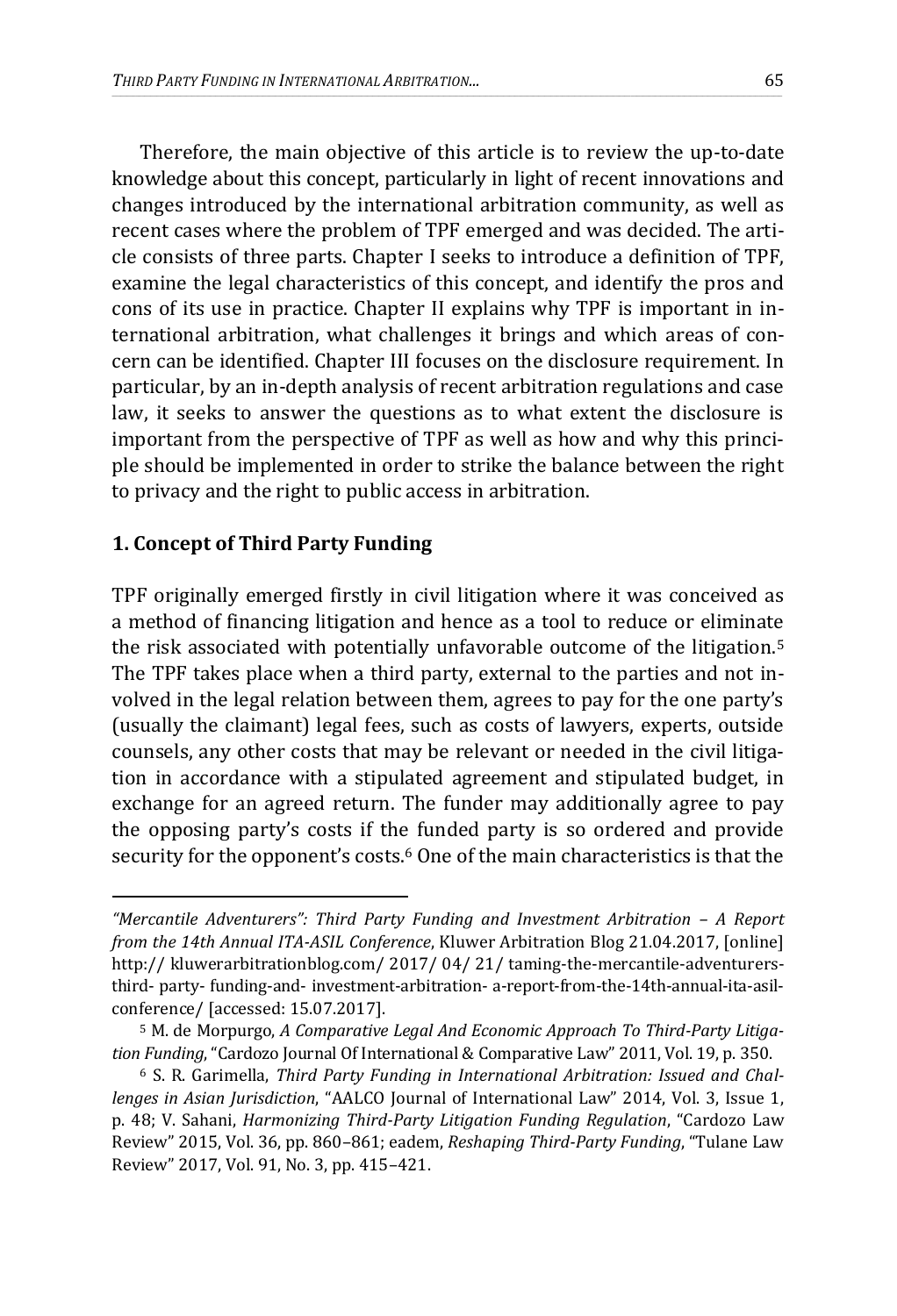agreement between a funded party and the funder usually is to be kept in secret. As a result, the doctrinal and legal analysis is greatly reduced and a number of concerns, raised by both practitioners and academics, remain unsolved.

\_\_\_\_\_\_\_\_\_\_\_\_\_\_\_\_\_\_\_\_\_\_\_\_\_\_\_\_\_\_\_\_\_\_\_\_\_\_\_\_\_\_\_\_\_\_\_\_\_\_\_\_\_\_\_\_\_\_\_\_\_\_\_\_\_\_\_\_\_\_\_\_\_\_\_\_\_\_\_\_\_\_\_\_\_\_\_\_\_\_\_\_\_\_\_\_\_\_\_\_\_\_\_\_\_\_\_\_\_\_\_\_\_\_\_\_\_\_\_\_\_\_\_\_\_\_\_\_\_\_\_\_\_\_\_\_\_\_\_\_\_\_\_\_\_\_\_\_\_\_\_\_\_\_\_\_\_\_\_\_\_\_\_\_\_\_\_\_\_\_\_\_\_\_\_\_\_\_\_\_\_\_\_\_\_\_\_\_\_\_\_\_\_\_\_\_\_\_\_\_\_\_\_\_\_\_\_\_\_\_\_\_\_\_\_\_\_\_\_\_\_\_\_\_\_\_

The problems with defining the concept of TPF are, according to W. Park and C. Rogers, that: "economic interests in a party or a dispute can come in many shapes and sizes. Arrangements may be structured as debt instruments, equity instruments, risk-avoidance instruments, or as full transfers of the underlying claims. Some agreements permit or require active participation of the third party funder in key strategic decisions in the case, while other agreements are limited to periodic updates."<sup>7</sup> According to these authors: "The terms 'third-party funder' and 'after-the-event-insurer' refer to any person or entity that is contributing funds or other material support to the prosecution or defense of the dispute and that is entitled to receive a benefit (financial or otherwise) from or linked to an award rendered in the arbitration."<sup>8</sup>

Nevertheless, given the growing recognition of TPF worldwide, the first regulatory steps were already made. Under Art. 8.1., Section A, Chapter 8 (Investment) of CETA: "Third party funding means any funding provided by a natural or legal person who is not a party to the dispute but who enters into an agreement with a disputing party in order to finance part or all of the cost of the proceedings either through a donation or grant, or in return for remuneration dependent on the outcome of the dispute."<sup>9</sup> Similarly Art. 1.2., Section 3, Chapter II Investment of TTIP, stipulates that: "Third Party funding' means any funding provided by a natural or legal person who is not a party to the dispute but who enters into an agreement with a disputing party in order to finance part or all of the cost of the proceedings in return for a remuneration dependent on the outcome of the dispute or in the form of a donation or grant."<sup>10</sup>

The proposed definitions suggest that the concept of TPF is broad and can embrace different relations between a party that has a legal claim and

<sup>7</sup> W. Park, C. Rogers, op. cit., p. 4.

<sup>8</sup> Ibidem, p. 5.

<sup>9</sup> *The Comprehensive and Economic Trade Agreement (CETA), a free-trade agreement between Canada and the EU, revisited in 2016*, [online] http://ec.europa.eu/trade/policy/ in-focus/ceta/ceta-chapter-by-chapter/ [accessed: 15.07.2017].

<sup>10</sup> Transatlantic Trade and Investment Partnership, currently negotiated trade and investment deal between the US and EU, the information about the process and content of the TTIP is available at: http://ec.europa.eu/trade/policy/in-focus/ttip/about-ttip/ [accessed: 15.07.2017].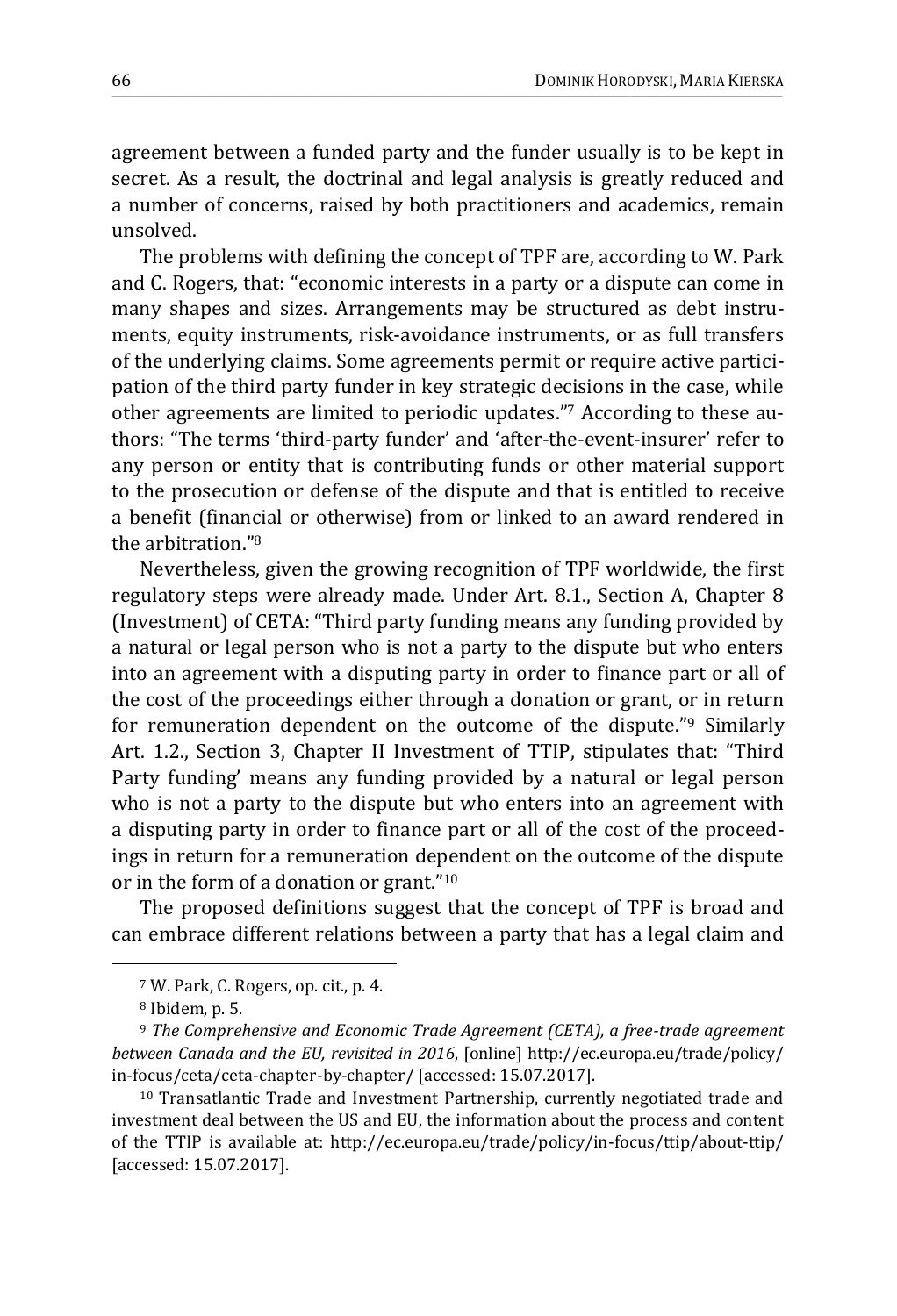a funder that seeks opportunities to invest capital and earn. The main advantage of TPF is granting access to justice for those who could not, due to financial reasons, bear costs of expensive, often unpredictable and lengthy civil proceedings (or international or investment arbitration). In this situation, accepting external financial help may be the only option for the claimant to pursue meritorious claim. Whereas for a funder it is a way of gaining capital. What is more, TPF serves as a risk-management tool by sharing of risk associated with the civil litigation (arbitration) between a party and a funder. It allows for a better stand against unpredictable situations in the litigation. In addition, funders are interested in strong and grounded claims that offer high predictability of refund. They will conduct a due diligence and legal analysis to properly assess the risk of pursuing the case. This can assist the claimant to shape its strategy and prepare a well-grounded claim, which can even be decided on pre-judicial stage through settlement.<sup>11</sup>

\_\_\_\_\_\_\_\_\_\_\_\_\_\_\_\_\_\_\_\_\_\_\_\_\_\_\_\_\_\_\_\_\_\_\_\_\_\_\_\_\_\_\_\_\_\_\_\_\_\_\_\_\_\_\_\_\_\_\_\_\_\_\_\_\_\_\_\_\_\_\_\_\_\_\_\_\_\_\_\_\_\_\_\_\_\_\_\_\_\_\_\_\_\_\_\_\_\_\_\_\_\_\_\_\_\_\_\_\_\_\_\_\_\_\_\_\_\_\_\_\_\_\_\_\_\_\_\_\_\_\_\_\_\_\_\_\_\_\_\_\_\_\_\_\_\_\_\_\_\_\_\_\_\_\_\_\_\_\_\_\_\_\_\_\_\_\_\_\_\_\_\_\_\_\_\_\_\_\_\_\_\_\_\_\_\_\_\_\_\_\_\_\_\_\_\_\_\_\_\_\_\_\_\_\_\_\_\_\_\_\_\_\_\_\_\_\_\_\_\_\_\_\_\_\_\_

On the other hand, TPF has also several disadvantages in particular: a successful claimant has to pay a significant proportion of his or her recoveries to the funder as a remuneration for funding the litigation (arbitration); claimant may to a certain extent lose autonomy in favour of the funding party (in particular when considering settlement) since it may reserve the right of approval of the settlement; claimant may bear substantial costs when packaging the case for presentation to a funder. These costs will be wasted if the application for funding is unsuccessful.<sup>12</sup>

Another unresolved issue relates to the allocation of costs of the litigation. Taking into account that the funder does not appear as a party in the litigation it is questionable if the costs that the opposing party (usually the respondent) bears can be demanded directly from the funder in the event of the adverse costs order.<sup>13</sup>

<sup>11</sup> C. R. Flake, *In Domestic Arbitration: Champerty or Social Utility?*, "Dispute Resolution Journal" 2015, Vol. 2 (70), pp. 115–117.

<sup>12</sup> E. de Brabandere, J. Lepeltak, op. cit., pp. 8–9; C. R. Flake, op. cit., pp. 117–119.

<sup>13</sup> D. Galagan, P. Živković, *If They Finance Your Claim, Will They Pay Me If I Win: Implications Of Third Party Funding On Adverse Costs Awards In International Arbitration*, "European Scientific Journal" 2015, (Special Edition), [online] https://ssrn.com/abstract=2604048 [accessed: 15.07.2017]; S. Brekoulakis, *The Impact of Third Party Funding on Allocation for Costs and Security for Costs Applications: The ICCA-Queen Mary Task Force Report*, Kluwer Arbitration Blog 18.02.2016, [online] http://kluwerarbitrationblog.com/ 2016/ 02/18/ the-impact-of-third-party-funding-on-allocation-for-costs-and-security-for-costs-applications-the-icca-queen-mary-task-force-report/ [accessed: 15.07.2017].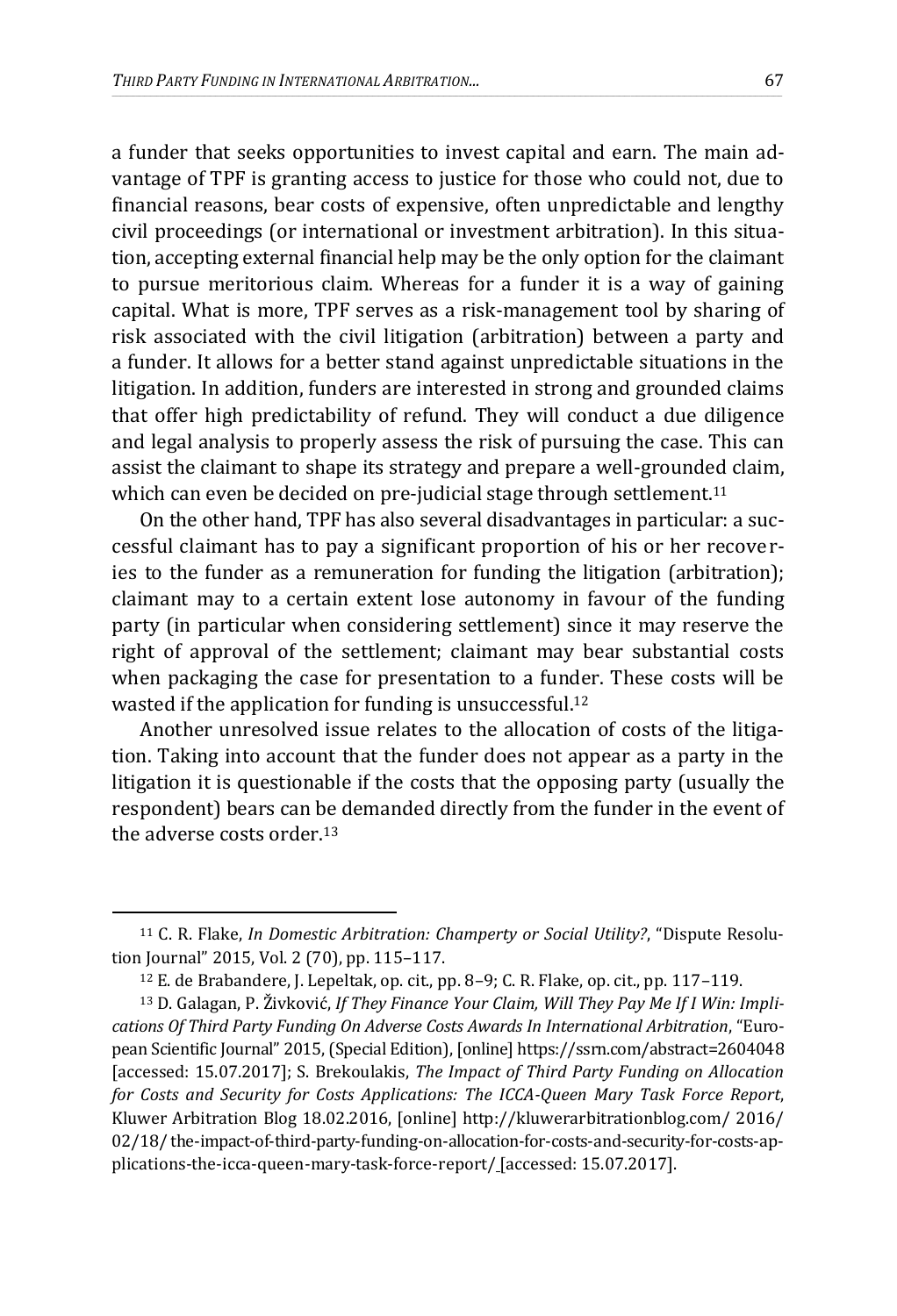## **2. Importance of Third Party Funding in International Arbitration**

\_\_\_\_\_\_\_\_\_\_\_\_\_\_\_\_\_\_\_\_\_\_\_\_\_\_\_\_\_\_\_\_\_\_\_\_\_\_\_\_\_\_\_\_\_\_\_\_\_\_\_\_\_\_\_\_\_\_\_\_\_\_\_\_\_\_\_\_\_\_\_\_\_\_\_\_\_\_\_\_\_\_\_\_\_\_\_\_\_\_\_\_\_\_\_\_\_\_\_\_\_\_\_\_\_\_\_\_\_\_\_\_\_\_\_\_\_\_\_\_\_\_\_\_\_\_\_\_\_\_\_\_\_\_\_\_\_\_\_\_\_\_\_\_\_\_\_\_\_\_\_\_\_\_\_\_\_\_\_\_\_\_\_\_\_\_\_\_\_\_\_\_\_\_\_\_\_\_\_\_\_\_\_\_\_\_\_\_\_\_\_\_\_\_\_\_\_\_\_\_\_\_\_\_\_\_\_\_\_\_\_\_\_\_\_\_\_\_\_\_\_\_\_\_\_\_

TPF has been widely used in both international commercial and investment arbitration, however, due to confidentiality principle still in force in commercial arbitration and to some extent compromised in investment arbitration, this concept raises a number of concerns and challenges.<sup>14</sup> According to Queen Marry and White & Case 2015 International Arbitration Survey: Improvements and Innovations in International Arbitration, the respondents are generally of the opinion that it should be mandatory in international arbitration for claimants to disclose the fact of using TPF and the identity of the funder, but without revealing the content of the funding agreement.<sup>15</sup> In the Survey, the respondents were asked which aspect of the use of TPF should be subject to mandatory disclosure by the claimants. They showed widespread support for disclosure of the use of TPF (76%) and the identity of the funder (63%). The interviewees commented that the resulting transparency would help check for conflicts of interest and provide the tribunal with context as to the financial position of the parties. By contrast, 71% of the respondents felt that mandatory disclosure of the full terms of the funding arrangements was undesirable. Some interviewees, who took the minority view, asserted that the full terms should be disclosed in order to reveal the extent of the influence that the funders may have on the funded party. Others, who were opposed to the proposition, commented that such disclosure would be irrelevant to the effective management of the arbitral process.<sup>16</sup>

Taking into account the Survey results, to better address the identified and perceived concerns, International Council for Commercial Arbitration (ICCA) and Queen Marry University in London jointly created a Task Force on Third-Party Funding in International Arbitration in 2014. The Task Force is supposed to systematically study and make recommendations regarding the procedures, ethics, and related policy issues on TPF in international arbitration. The Task Force is comprised of representatives drawn from all rele-

<sup>14</sup> Comapre J. von Goeler, *Show Me Your Case and I'll Show You the Money – How to Balance Conflicts Between Third-Party Funding and Confidentiality in Arbitration Proceedings*, Kluwer Arbitration Blog 21.07.2016, [online] http://kluwerarbitrationblog.com/ 2016/ 07/21/show-case-ill-show-money-balance-conflicts-third-party-funding-aand-confidentiality-iin-arbitration-proceedings/ [accessed: 15.07.2017].

<sup>15</sup> *Queen Marry and White & Case 2015 International Arbitration Survey: Improvements and Innovations in International Arbitration*, [online] http://www.arbitration.qmul. ac.uk/docs/164761.pdf, [accessed: 15.07.2017].

<sup>16</sup> Ibidem, pp. 46–48.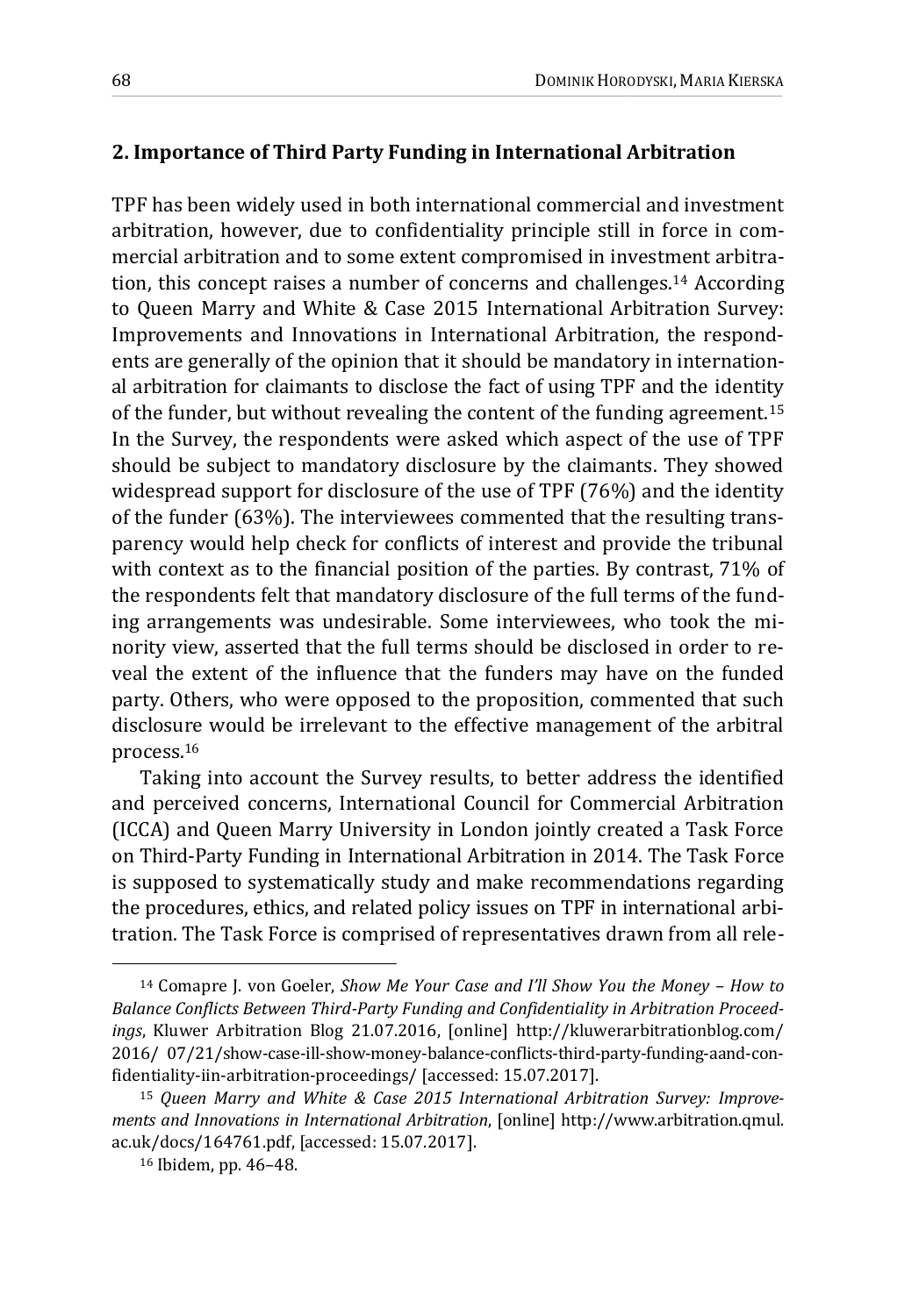vant stakeholders, including arbitration practitioners, funders, government representatives and academics.<sup>17</sup>

\_\_\_\_\_\_\_\_\_\_\_\_\_\_\_\_\_\_\_\_\_\_\_\_\_\_\_\_\_\_\_\_\_\_\_\_\_\_\_\_\_\_\_\_\_\_\_\_\_\_\_\_\_\_\_\_\_\_\_\_\_\_\_\_\_\_\_\_\_\_\_\_\_\_\_\_\_\_\_\_\_\_\_\_\_\_\_\_\_\_\_\_\_\_\_\_\_\_\_\_\_\_\_\_\_\_\_\_\_\_\_\_\_\_\_\_\_\_\_\_\_\_\_\_\_\_\_\_\_\_\_\_\_\_\_\_\_\_\_\_\_\_\_\_\_\_\_\_\_\_\_\_\_\_\_\_\_\_\_\_\_\_\_\_\_\_\_\_\_\_\_\_\_\_\_\_\_\_\_\_\_\_\_\_\_\_\_\_\_\_\_\_\_\_\_\_\_\_\_\_\_\_\_\_\_\_\_\_\_\_\_\_\_\_\_\_\_\_\_\_\_\_\_\_\_\_

The Task Force on Third-Party Funding prepared a working draft report presented, for discussion purposes, at the 14th Annual ITA-ASIL Conference on Third-Party funding, held in Washington, D.C. on 12 April 2017. In light of the Report, the following issues should be addressed:

- 1) transparency, without which the legitimacy of the arbitral process could be undermined;
- 2) privilege (while in the U.K. and the U.S. common interest privilege would likely cover a claimant and funder working together on a case, this may well not be the case in civil law jurisdictions);
- 3) costs (to what extent should the existence of TPF be taken into account in allocating costs in an increasingly "loser pays" legal environment? Should it be a factor when considering whether to grant an order on security for costs?) and
- 4) definitions (who or what exactly is a third party funder?)<sup>18</sup>

Both the Survey and the Task Force report underline the importance of regulating TPF for harmonized development of arbitration and integrity of the arbitration proceedings. In fact, some of the leading jurisdictions have already introduced relevant legislation. For example, as discussed in detail below, Hong Kong and Singapore have recently amended their legislation in order to create the legal framework for using TPF in arbitration and related proceedings.<sup>19</sup>

# **3. Disclosure of Third Party Funding in International Arbitration**

The existence of TPF faces two major issues with respect to the disclosure. First of all, should the parties disclose the existence of TPF and/or identity

<sup>17</sup> The Task Force is co-chaired by ICCA Governing Board Member William Park and Catherine Rogers, the Professor of Regulation, Ethics and the Rule of Law at Queen Mary, and Professor of Law and International Affairs at Penn State Law, and Professor Stavros Brekoulakis, Professor of Commercial Law and International Arbitration at Queen Mary. Lise Boseman, Executive Director of ICCA, will serve ex officio, see: ICCA – International Council for Commercial Arbitration, [online] http://www.arbitration-icca.org/projects/ Third\_Party\_Funding.html [accessed: 15.07.2017].

<sup>18</sup> J. E. Vernon, op. cit.

<sup>19</sup> In Singapore TPF is regulated by Civil Law (Third-Party Funding) Regulations 2017 (Regulation to Civil Law Act of 1999), that come into operation on 1 March 2017; whereas in Hong Kong the Arbitration and Mediation Legislation (Third Party Funding) (Amendment) Bill 2016 was introduced on 11 January 2017.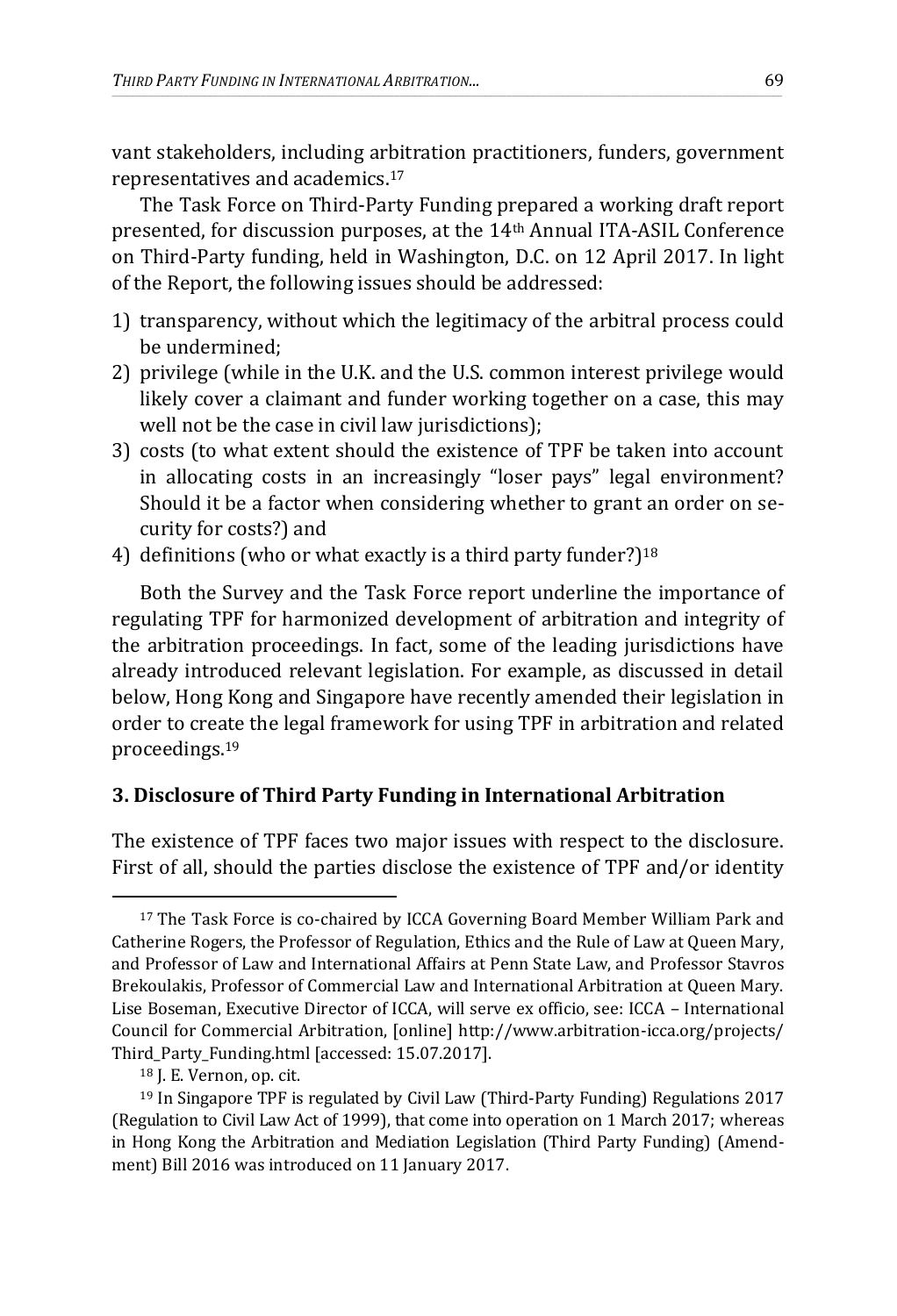of a funder, and if so – when and on what basis? Secondly, should the parties disclose the terms and nature of a funding arrangement, and if so – when, on what basis, and under which terms? Currently, the parties are not obliged to reveal the involvement of a funder in a dispute. Therefore, the presence of the funder and the nature of its relationships with the attorneys and the parties in an international arbitration case is often unknown. Moreover, the funders generally require that their involvement is not revealed and use confidentiality agreements to prevent the disclosure.<sup>20</sup>

\_\_\_\_\_\_\_\_\_\_\_\_\_\_\_\_\_\_\_\_\_\_\_\_\_\_\_\_\_\_\_\_\_\_\_\_\_\_\_\_\_\_\_\_\_\_\_\_\_\_\_\_\_\_\_\_\_\_\_\_\_\_\_\_\_\_\_\_\_\_\_\_\_\_\_\_\_\_\_\_\_\_\_\_\_\_\_\_\_\_\_\_\_\_\_\_\_\_\_\_\_\_\_\_\_\_\_\_\_\_\_\_\_\_\_\_\_\_\_\_\_\_\_\_\_\_\_\_\_\_\_\_\_\_\_\_\_\_\_\_\_\_\_\_\_\_\_\_\_\_\_\_\_\_\_\_\_\_\_\_\_\_\_\_\_\_\_\_\_\_\_\_\_\_\_\_\_\_\_\_\_\_\_\_\_\_\_\_\_\_\_\_\_\_\_\_\_\_\_\_\_\_\_\_\_\_\_\_\_\_\_\_\_\_\_\_\_\_\_\_\_\_\_\_\_\_

The reasons why the disclosure of TPF may be necessary include the arbitrators' impartiality requiremenent, the potential conflicts of interest, and the transparency, the latter especially in the investment treaty arbitration. Even if the funders are not the parties to an arbitral dispute, they still participate to certain extent in various stages of an arbitration. Thus, one of the potential sources of conflict is repetitious appointment in cases involving the same TPF, since generally the frequency of repeated appointments is seen as a concern for arbitrator's independence and impartiality.<sup>21</sup> Undisclosed ties may give rise to grounds for removal of the arbitrator or challenge to the arbitral award.<sup>22</sup> Early disclosure of the presence of TPF is therefore worthwhile as a means of eliminating the costly and adverse consequences.

The recently revised IBA Guidelines on Conflicts of Interest in International Arbitration (October 2014) addressed concerns regarding participa-

<sup>20</sup> M. Scherer, A. Goldsmith, op. cit., pp. 217–218. Discussing TPF disclosure obligations in the context of potential arbitrator impartiality issues, the funders baseline preference for non-disclosure of funding arrangements was coupled with a suspicion that disclosure could adversely influence an arbitral tribunal.

<sup>21</sup> E. de Brabandere, *'Mercantile Adventurers'? The Disclosure of Third-Party Funding in Investment Treaty Arbitration*, "Grotius Centre Working Paper" 2016, No. 059-IEL, "Leiden Law School Research Paper", p. 11, [online] https://ssrn.com/abstract=2846996 [accessed: 15.07.2017], where this phenomenon is addressed as a 'repeat arbitrators'. Author also identifies the 'issue conflicts' situation where an arbitrator may be tempted to decide an issue in a way that could benefit a position adopted by that same arbitrator acting as counsel in another investment dispute. See also: V. Sahani, *Harmonizing…*, op. cit., pp. 903–904.

<sup>22</sup> See: W. Park, C. Rogers, op. cit., p. 6, indicating the factors that contribute to the concerns about potential conflicts of interests, as the increase in the number of cases involving TPF, the highly concentrated segment of the funding industry that invests in international arbitration cases, the symbiotic relationship between funders and a small group of law firms, as well as close relations among elite law firms and leading arbitrators.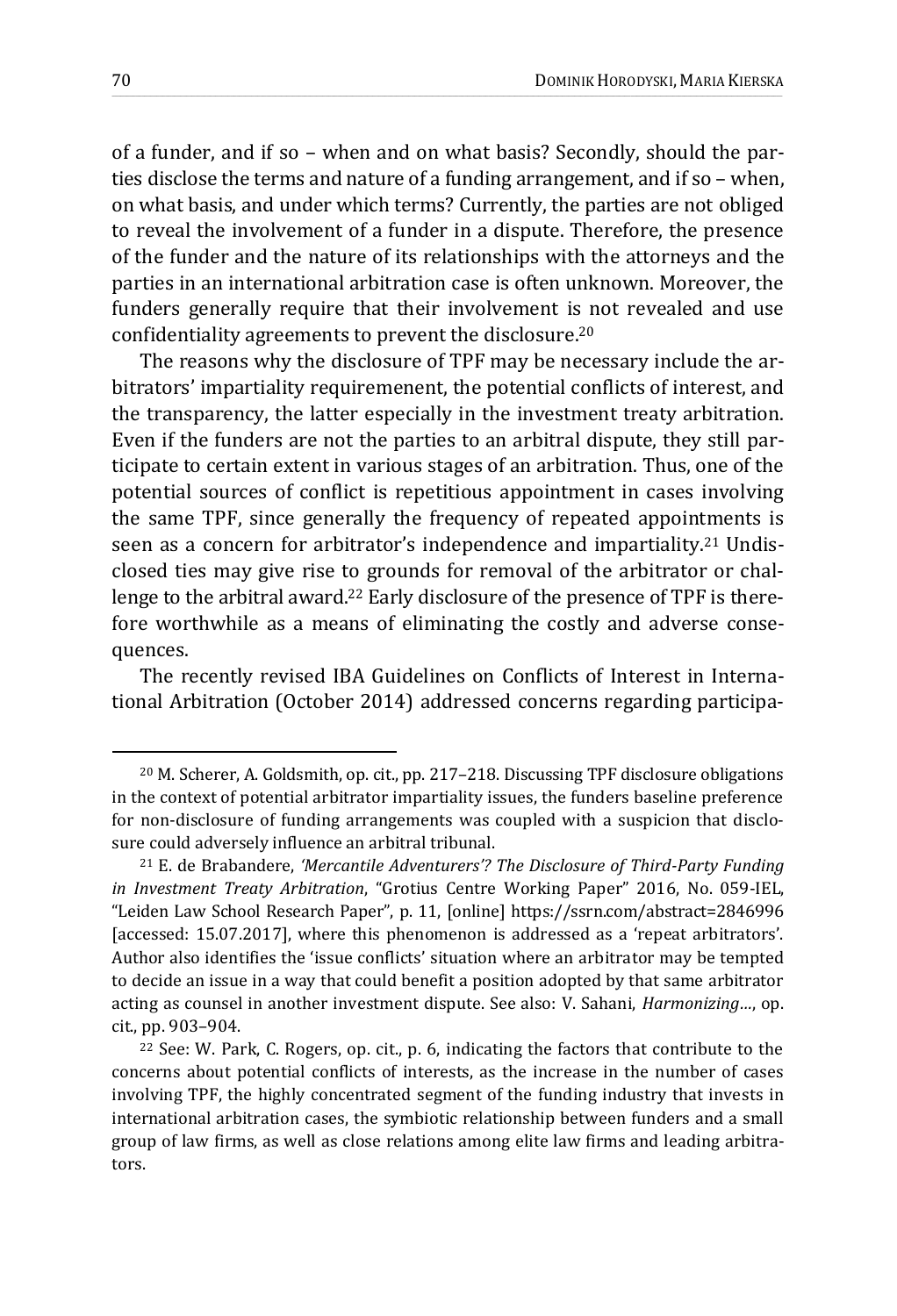tion of the funder in arbitration.<sup>23</sup> General Standard 6(b) clarifies that if one of the parties is a legal entity, any legal or physical person having a controlling influence on the legal entity, or a direct economic interest in, the award to be rendered in the arbitration, may be considered to bear the identity of such party. Given the fact that the funder may have a direct economic interest in the award, as such it may be considered to be an equivalent of the party. Moreover, under General Standard 7(a) the parties are required to disclose, on their own initiative at the earliest opportunity, any relationship with the arbitrator. The duty of disclosure of any relationship, direct or indirect, between the arbitrator and the party, has been extended to relationships with persons or entities having a direct economic interest in the award to be rendered in the arbitration, such as an entity providing funding for the arbitration, or having a duty to indemnify a party for the award.<sup>24</sup> The 2014 IBA Guidelines for Conflicts of Interest were the vital milestone towards transparency, as the first rules that directly address TPF. However, it is only soft law and, as the arbitral community is underlying – there has been no reported practice on their application to TPF so far.<sup>25</sup>

\_\_\_\_\_\_\_\_\_\_\_\_\_\_\_\_\_\_\_\_\_\_\_\_\_\_\_\_\_\_\_\_\_\_\_\_\_\_\_\_\_\_\_\_\_\_\_\_\_\_\_\_\_\_\_\_\_\_\_\_\_\_\_\_\_\_\_\_\_\_\_\_\_\_\_\_\_\_\_\_\_\_\_\_\_\_\_\_\_\_\_\_\_\_\_\_\_\_\_\_\_\_\_\_\_\_\_\_\_\_\_\_\_\_\_\_\_\_\_\_\_\_\_\_\_\_\_\_\_\_\_\_\_\_\_\_\_\_\_\_\_\_\_\_\_\_\_\_\_\_\_\_\_\_\_\_\_\_\_\_\_\_\_\_\_\_\_\_\_\_\_\_\_\_\_\_\_\_\_\_\_\_\_\_\_\_\_\_\_\_\_\_\_\_\_\_\_\_\_\_\_\_\_\_\_\_\_\_\_\_\_\_\_\_\_\_\_\_\_\_\_\_\_\_\_\_

Some authors also state that the broad rule 6(2) of the ICSID Convention Arbitration Rules, requiring the arbitrator to declare past and present professional, business and other relationships (if any) with the parties and any other circumstance that might cause arbitrator's reliability for independent judgment to be questioned by a party, does provide for the disclosure of relationships with the funder. However, as in the case of IBA Guidelines, such an obligation naturally requires knowledge of the funding arrangement.<sup>26</sup>

Such an approach was followed by the arbitral institutions, again with the aim to pursue overarching strategy to enhance the transparency and

<sup>&</sup>lt;sup>23</sup> As to the outline of the key changes in the revised IBA Guidelines on Conflicts of Interest in International Arbitration see: K. Moyeed, C. Montgomery, N. Pal, *A Guide to the IBA's Revised Guidelines on Conflicts of Interest*, Kluwer Arbitration Blog 29.01.2015, [online] http://kluwerarbitrationblog.com/2015/01/29/a-guide-to-the-ibas-revised-guidelines-on-conflicts-of-interest/ [accessed: 15.07.2017].

<sup>24</sup> IBA Guidelines on Conflicts of Interest in International Arbitration, adopted by resolution of the IBA Council on Thursday 23 October 2014, Explanation to General Standard 6(b) and 7(a), pp. 14–15; [online] https://www.ibanet.org/Publications/publications\_ IBA\_guides\_and\_free\_materials.aspx#collapseOne [accessed: 15.07.2017].

<sup>25</sup> See *i.a.* M. N. Iliescu, *A Trend Towards Mandatory Disclosure of Third Party Funding? Recent Developments and Positive Impact*, Kluwer Arbitration Blog 2.05.2016; [online] http://kluwerarbitrationblog.com/2016/05/02/a-trend-towards-mandatory-disclosure- ofthird-party-funding-recent-developments-and-positive-impact/ [accessed: 15.07.2017].

<sup>26</sup> E. de Brabandere, op. cit., p. 13.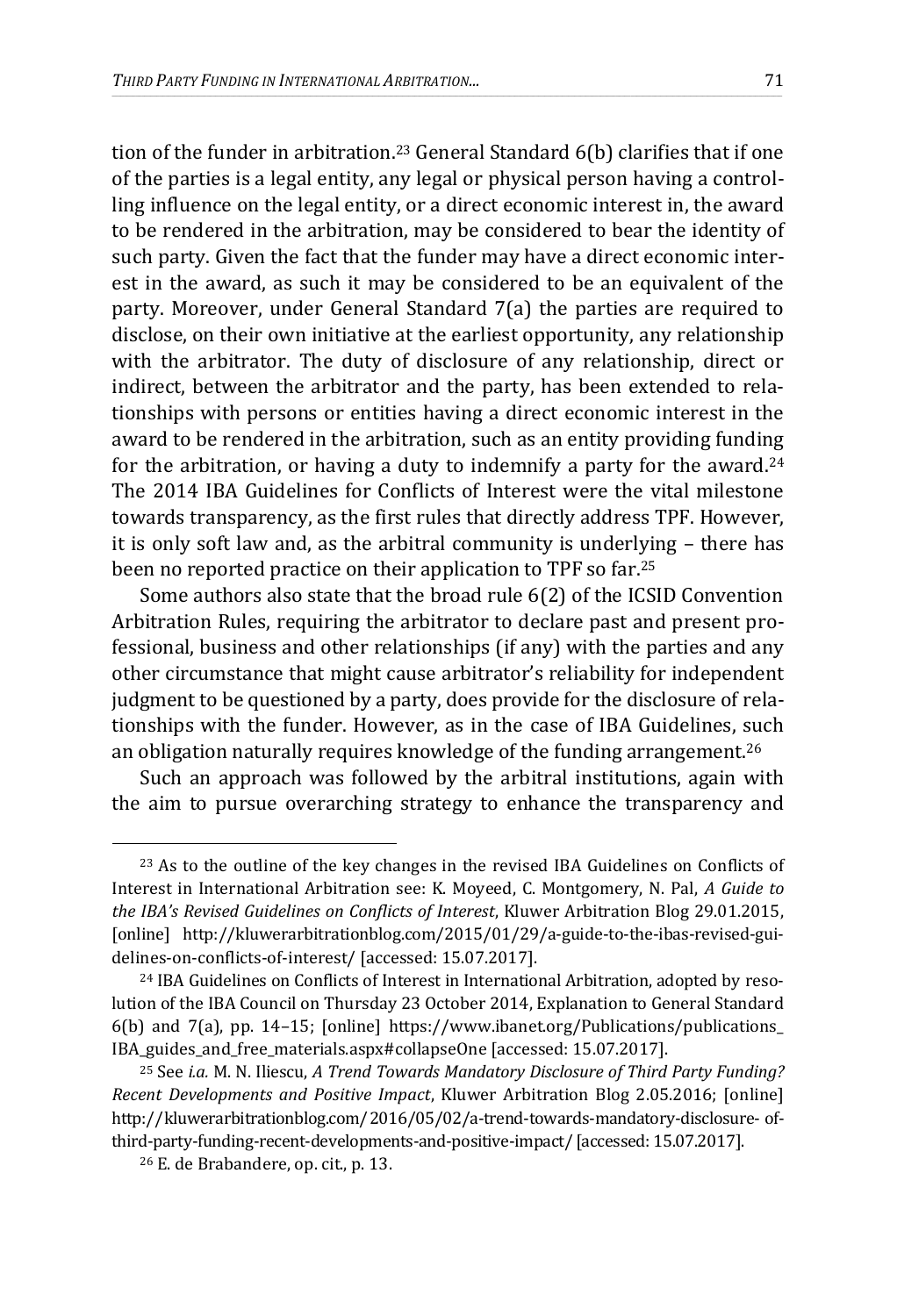predictability of the arbitration process. In February 2016, the ICC adopted the Guidance Note for the disclosure of conflicts by arbitrators, as a part of the Note to Parties and Arbitral Tribunals on the Conduct of the Arbitration under the ICC Rules of Arbitration. Under the general duty of all arbitrators to act at all times in an impartial and independent manner, arbitrators should in each case consider disclosing relationships with any entity having a direct economic interest in the dispute or an obligation to indemnify a party for the award.<sup>27</sup> Although important, the approach adopted by ICC is imperfect. Not only does it not require mandatory disclosure of TPF, but most importantly it does not impose the disclosure obligation on the parties. When the party has not disclosed the existence of the funding agreement, the arbitrator will not be able to evaluate the potential relationship with the funder that might in turn endanger the integrity of the arbitral process.

\_\_\_\_\_\_\_\_\_\_\_\_\_\_\_\_\_\_\_\_\_\_\_\_\_\_\_\_\_\_\_\_\_\_\_\_\_\_\_\_\_\_\_\_\_\_\_\_\_\_\_\_\_\_\_\_\_\_\_\_\_\_\_\_\_\_\_\_\_\_\_\_\_\_\_\_\_\_\_\_\_\_\_\_\_\_\_\_\_\_\_\_\_\_\_\_\_\_\_\_\_\_\_\_\_\_\_\_\_\_\_\_\_\_\_\_\_\_\_\_\_\_\_\_\_\_\_\_\_\_\_\_\_\_\_\_\_\_\_\_\_\_\_\_\_\_\_\_\_\_\_\_\_\_\_\_\_\_\_\_\_\_\_\_\_\_\_\_\_\_\_\_\_\_\_\_\_\_\_\_\_\_\_\_\_\_\_\_\_\_\_\_\_\_\_\_\_\_\_\_\_\_\_\_\_\_\_\_\_\_\_\_\_\_\_\_\_\_\_\_\_\_\_\_\_\_

In that context, a path taken by Singapore International Arbitration Centre (SIAC) in recently released Investment Arbitration Rules, offering a specialized set of procedures for the conduct of international investment arbitration,<sup>28</sup> is worth noting. Under Art. 24(l), the Tribunal shall have the power to order the disclosure of the existence of a party's third‐party funding arrangement and/or the identity of the third-party funder and, where appropriate, details of the third‐party funder's interest in the outcome of the proceedings, and/or whether or not the third‐party funder has committed to undertake adverse costs liability. The Rules give the tribunal far-reaching legitimacy to order disclosure, the scope of which is wide, covering not only the fact of TPF, but also the identity of the funder, as well as details as to the funding arrangements. The last information that might be demanded, regarding the TPF's exposure to costs, touches upon highly controversial is-

<sup>27</sup> Guidance Note for the disclosure of conflicts by arbitrators was adopted unanimously by the Bureau of the Court on 12.02.2016, incorporated into the Note to Parties and Arbitral Tribunals on the Conduct of the Arbitration under the ICC Rules of Arbitration, 1.03.2017, p. 6, point 24; [online] https://iccwbo.org/media-wall/news-speeches/ icc-court-adopts-guidance-note-on-conflict-disclosures-by-arbitrators/ [accessed: 15.07. 2017]. As to the critical analysis of the ICC Guidance Note, see: A. Goldsmith, L. Melchionda, *The ICC's Guidance Note on Disclosure and Third-Party Funding: A Step in the Right Direction*, Kluwer Arbitration Blog 14.03.2016; [online] http://kluwerarbitrationblog. com/ 2016/03/14/the-iccs-guidance-note-on-disclosure-and-third-party-funding-a-stepin-the-right-direction/ [accessed: 17.07.2017].

<sup>28</sup> Investment Arbitration Rules of the Singapore International Arbitration Centre, 1st Edition, 1.01.2017. The Rules shall apply by agreement in disputes involving a State, State-controlled entity or intergovernmental organization, whether arising out of a contract, treaty, statute or other instrument.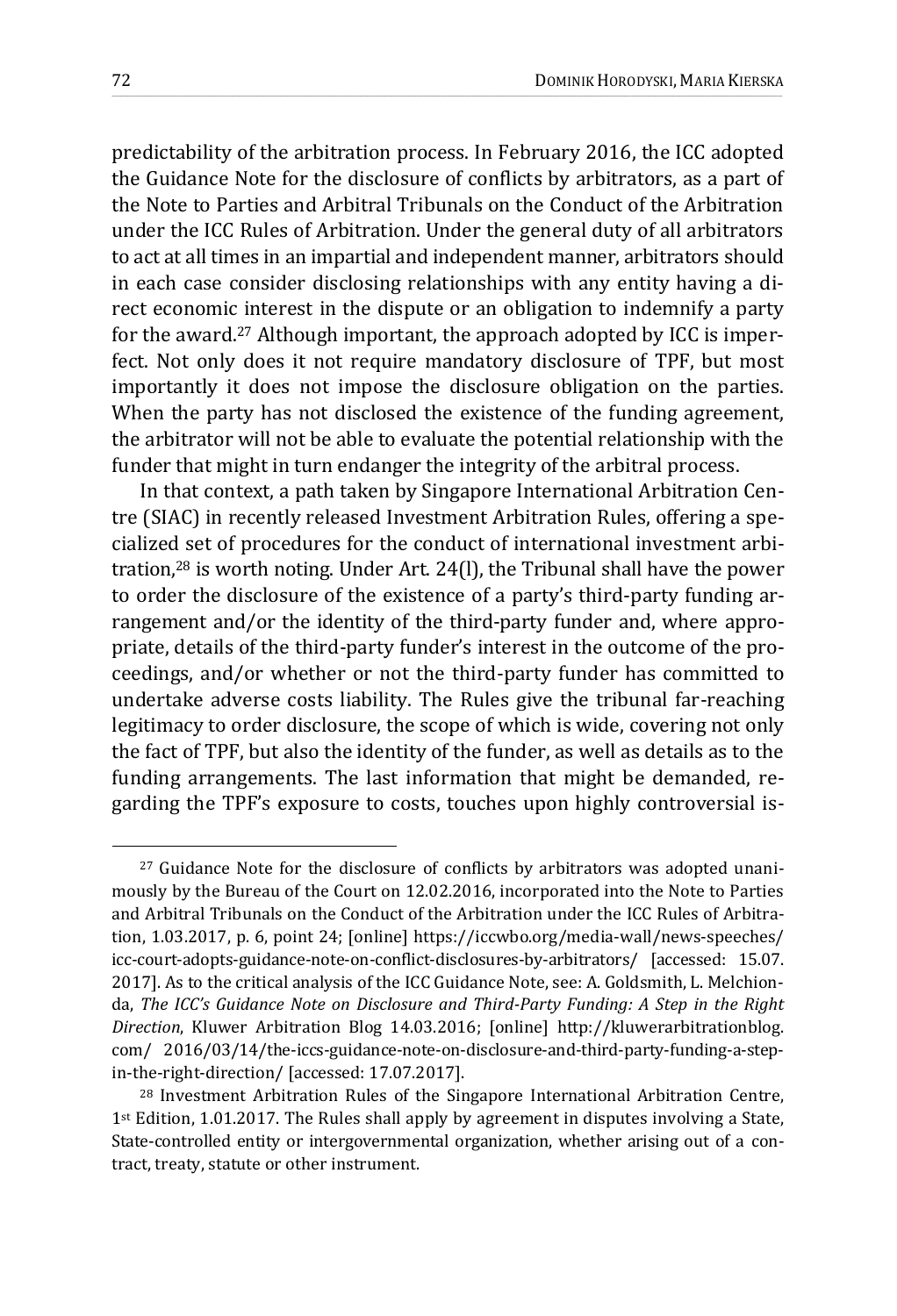sue, namely whether, and if so, to what extent, the funder may be liable for the successful adverse party's costs. It is postulated that since the funder exercises great control over the claimant's behavior in the arbitration proceedings, often directing the course of the proceedings, the adverse costs award should have an effect on the funder. However, currently there is no relevant court or arbitral practice to support this position.<sup>29</sup> This is due to the basic principle of arbitration proceedings – consent. Since arbitration cannot extend its effect to the third parties, an arbitral award only binds the parties to the arbitration proceedings. The impossibility of an arbitral tribunal to make an adverse costs award against the funder, $30$  might eventuate the successful respondent not being able to recover the legal costs neither from the indigent claimant nor from the funder.<sup>31</sup>

\_\_\_\_\_\_\_\_\_\_\_\_\_\_\_\_\_\_\_\_\_\_\_\_\_\_\_\_\_\_\_\_\_\_\_\_\_\_\_\_\_\_\_\_\_\_\_\_\_\_\_\_\_\_\_\_\_\_\_\_\_\_\_\_\_\_\_\_\_\_\_\_\_\_\_\_\_\_\_\_\_\_\_\_\_\_\_\_\_\_\_\_\_\_\_\_\_\_\_\_\_\_\_\_\_\_\_\_\_\_\_\_\_\_\_\_\_\_\_\_\_\_\_\_\_\_\_\_\_\_\_\_\_\_\_\_\_\_\_\_\_\_\_\_\_\_\_\_\_\_\_\_\_\_\_\_\_\_\_\_\_\_\_\_\_\_\_\_\_\_\_\_\_\_\_\_\_\_\_\_\_\_\_\_\_\_\_\_\_\_\_\_\_\_\_\_\_\_\_\_\_\_\_\_\_\_\_\_\_\_\_\_\_\_\_\_\_\_\_\_\_\_\_\_\_\_

Recognizing the need for more effective regulation of TPF in international commercial and investment arbitration, the issue of disclosure was also recently incorporated into free trade agreements. The CETA, revisited in 2016, cited above, includes a provision requiring the disputing party benefiting from TPF to disclose to the other disputing party and to the tribunal the name and address of the third party funder. The disclosure shall be made at the time of the submission of a claim, or, if the financing agreement is concluded after the submission of a claim, as soon as the agreement is concluded.<sup>32</sup> The same provision is included in the TTIP.<sup>33</sup>

Both in Hong Kong and Singapore, the national law prescribes disclosure requirements in relation to TPF. In Hong Kong the disclosure requires written notice by the funded party to the arbitral tribunal and other parties in

<sup>29</sup> See: RSM Production Corporation v. Saint Lucia, ICSID Case No. ARB/12/10, Assenting reasons of Gavan Griffith to decision on Saint Lucia's Request for Security for Costs, 13.08.2014, points 12–14, where the position of TPF in the arbitration proceedings that in fact only shares in the rewards of success, and risks no more than spent costs in the event of a failure, was compared to "a gambler's Nirvana: Heads I win, and Tails I do not lose." See also: E. de Brabandere, op. cit., p. 18.

<sup>30</sup> See: Art. 38(4) of ICC Rules of Arbitration (as of 1 March 2017), stating that the final award shall fix the costs of the arbitration and decide which of the parties shall bear them or in what proportion they shall be borne by the parties. The same provision, allowing the tribunal to order the costs only against the parties to the proceedings, might be find also in i.a. Art. 42 of UNCITRAL Arbitration Rules, Rule 35 of the SIAC Arbitration Rules (as of 1 August 2016).

<sup>31</sup> Thorough analysis of the third party funder's liability for the adverse costs awards, see: P. Živković, D. Galagan, op. cit.

<sup>32</sup> CETA, Chapter 8 (Investment), Section A, Art. 8.26.

<sup>33</sup> TTIP, Chapter II (Investment), Section 3, Art. 8, the negotiations on the investment chapter were finalized in November 2015.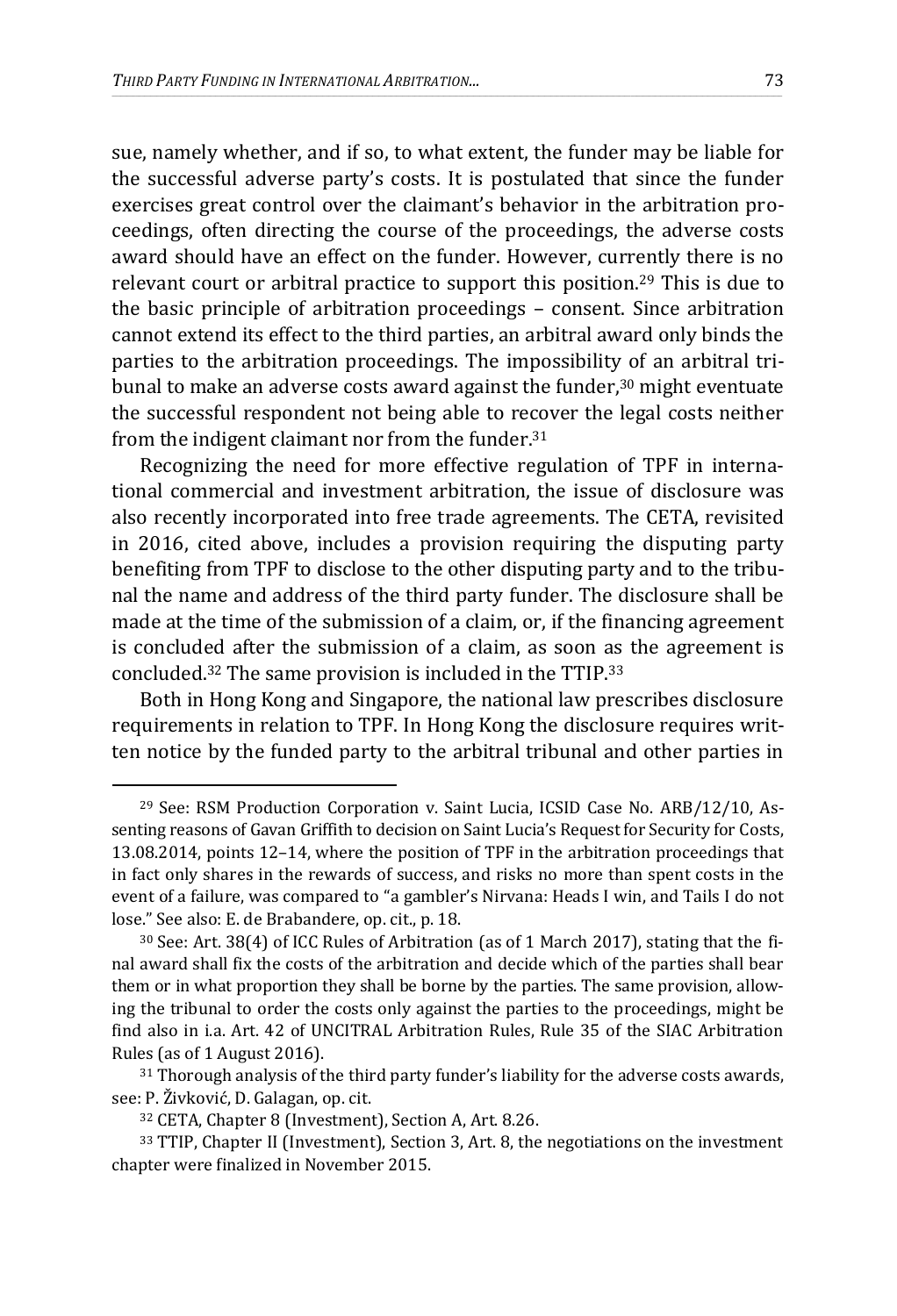the arbitration of the fact the TPF agreement has been made, and the name of the funder, upon commencement of the arbitration, or if the agreement was entered after the commencement, within 15 days of the agreement.<sup>34</sup> Whereas in Singapore it is the legal practitioner, which conducts any dispute resolution proceedings before a court or tribunal, who must disclose to the court or tribunal, and to every other party to those proceedings the existence of any TPF contract related to the costs of those proceedings, and the identity and address of any funder involved in funding the costs. The disclosure must be made at the date of commencement of the dispute resolution proceedings where the funding contract is entered into before the date of commencement of those proceedings, or as soon as practicable after the funding contract is entered into where the contract is entered after the date of commencement of the dispute resolution proceedings.<sup>35</sup>

\_\_\_\_\_\_\_\_\_\_\_\_\_\_\_\_\_\_\_\_\_\_\_\_\_\_\_\_\_\_\_\_\_\_\_\_\_\_\_\_\_\_\_\_\_\_\_\_\_\_\_\_\_\_\_\_\_\_\_\_\_\_\_\_\_\_\_\_\_\_\_\_\_\_\_\_\_\_\_\_\_\_\_\_\_\_\_\_\_\_\_\_\_\_\_\_\_\_\_\_\_\_\_\_\_\_\_\_\_\_\_\_\_\_\_\_\_\_\_\_\_\_\_\_\_\_\_\_\_\_\_\_\_\_\_\_\_\_\_\_\_\_\_\_\_\_\_\_\_\_\_\_\_\_\_\_\_\_\_\_\_\_\_\_\_\_\_\_\_\_\_\_\_\_\_\_\_\_\_\_\_\_\_\_\_\_\_\_\_\_\_\_\_\_\_\_\_\_\_\_\_\_\_\_\_\_\_\_\_\_\_\_\_\_\_\_\_\_\_\_\_\_\_\_\_\_

In line with those developments towards greater transparency and integrity of arbitral proceedings, the importance of disclosure of TPF was also underlined in recent investment arbitration cases. Starting point was the case Teinver S.A., et al v. Argentine Republic.<sup>36</sup> Referring to newspaper publications, in which it was reported that the alleged majority shareholder of some of the Claimants had transferred part of its ICSID claim to the U.S. investment fund in exchange for a contribution to pay the costs arising in the proceedings, the respondent requested that the ICSID Tribunal required the Claimants to provide all available information regarding the matter and the content of the agreement that was signed with said investment fund, and to also submit all related documentation. The Claimants, on the other hand, stressed that they had no obligation to disclose any agreements with the third parties regarding the funding of costs in this proceeding, and that

<sup>34</sup> However, in Hong Kong failure to disclose does not render the person liable to judicial or other proceedings, but may be taken into account by any court or tribunal if it is relevant. See also: G. Laughton, *Third Party Funding in International Commercial Arbitration Hong Kong and Singapore*, Lexlogy 27.03.2017, [online] http://www.lexology.com/ library/detail.aspx?g=b87941df-279c-4731-982d-2133f814307a [accessed: 15.07.2017]; S. Jhangiani, R. Coldwell, *Third-Party Funding for International Arbitration in Singapore and Hong Kong – A Race to the Top?*, Kluwer Law Blog 30.11.2016, [online] http://kluwerarbitrationblog.com/ 2016/11/30/ third-party-funding-for-international-arbitration-insingapore-and-hong-kong-a-race-to-the-top/ [accessed: 15.07.2017].

<sup>35</sup> In Singapore, these additional requirements as to the form and time of the disclosure are provided in the Art. 49A of the Legal Profession (Professional Conduct) Rules 2015, as amended on 1 March 2017.

<sup>36</sup> Teinver S.A., Transportes de Cercanías S.A. and Autobuses Urbanos del Sur S.A. v. Argentine Republic, ICSID Case No. ARB/09/1.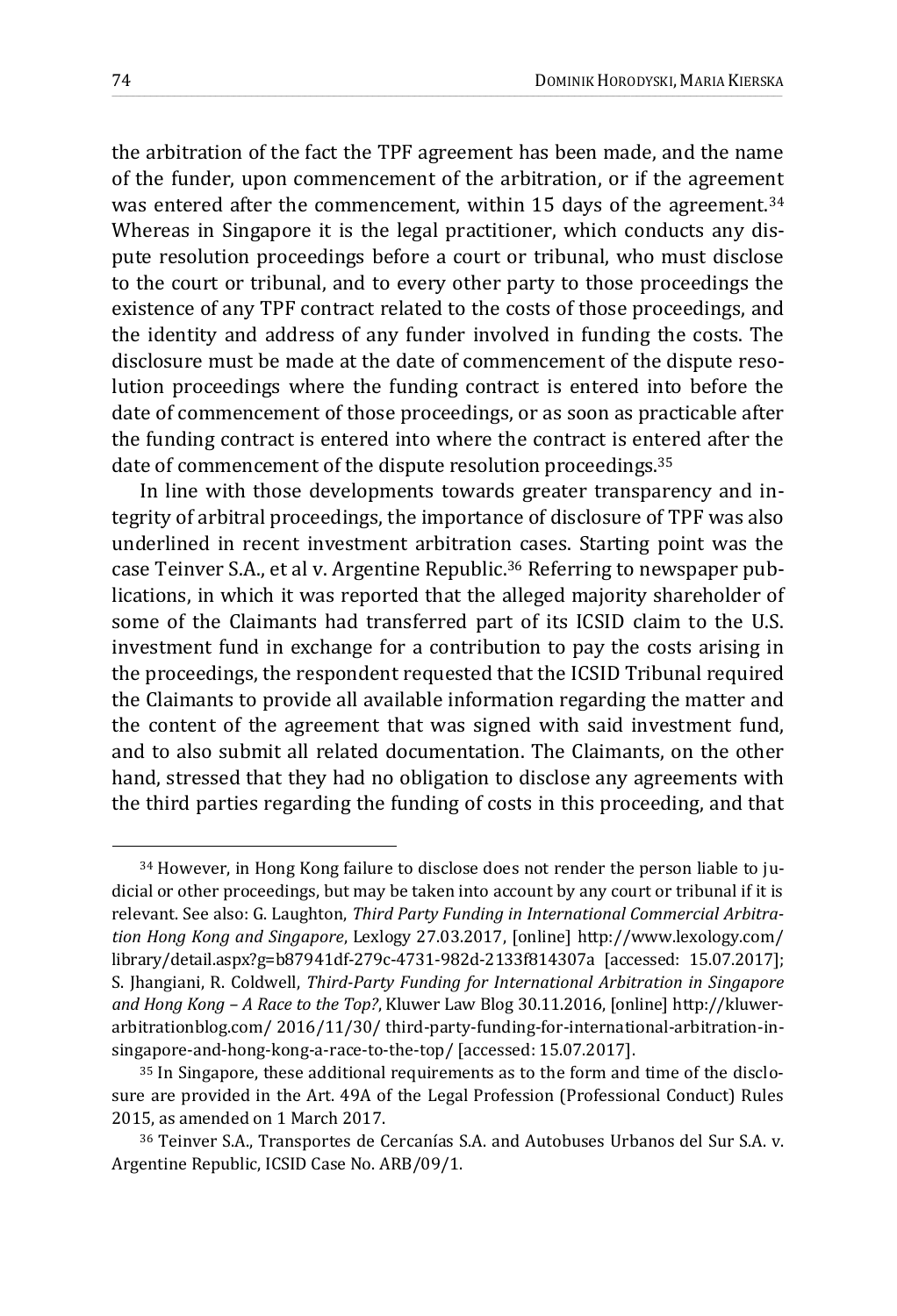Respondent failed to argue the necessity or relevance of its request.<sup>37</sup> The Tribunal had rejected Respondent's request at this early stage as it did not consider the currently available information on record as sufficient. However, the Tribunal added that it did not preclude reconsidering a similar request in the future once the main pleadings had been filed.<sup>38</sup> The modest reasoning provided by the Tribunal on that point did not involve the potential for conflicts of interest.

\_\_\_\_\_\_\_\_\_\_\_\_\_\_\_\_\_\_\_\_\_\_\_\_\_\_\_\_\_\_\_\_\_\_\_\_\_\_\_\_\_\_\_\_\_\_\_\_\_\_\_\_\_\_\_\_\_\_\_\_\_\_\_\_\_\_\_\_\_\_\_\_\_\_\_\_\_\_\_\_\_\_\_\_\_\_\_\_\_\_\_\_\_\_\_\_\_\_\_\_\_\_\_\_\_\_\_\_\_\_\_\_\_\_\_\_\_\_\_\_\_\_\_\_\_\_\_\_\_\_\_\_\_\_\_\_\_\_\_\_\_\_\_\_\_\_\_\_\_\_\_\_\_\_\_\_\_\_\_\_\_\_\_\_\_\_\_\_\_\_\_\_\_\_\_\_\_\_\_\_\_\_\_\_\_\_\_\_\_\_\_\_\_\_\_\_\_\_\_\_\_\_\_\_\_\_\_\_\_\_\_\_\_\_\_\_\_\_\_\_\_\_\_\_\_\_

This approach has changed in the later case Guaracachi America, Inc. et al v. The Plurinational State of Bolivia.<sup>39</sup> The Respondent requested the production of funding agreement and further documentation in order to evaluate a security for costs request and to confirm that there were no conflicts of interest for the arbitration on account of the funder, whose identity remains unknown. The Claimants objected, arguing that Bolivia has not demonstrated what the conflict of interest would be.<sup>40</sup> The UNCITRAL Tribunal decided not to order the production of the agreement or any further documentation. The Tribunal shared the view that the Respondent has failed to specify what the conflict of interest created by the agreement would be. In any case, the applicable provisions governing conflicts of interest do not foresee the production of documents (as requested by the Respondent) by the parties, but rather disclosure by the arbitrators upon becoming aware of circumstances that could create a conflict of interest. However, since the identity of the funder has become known (due to the Respondent's request for security for costs), in order to remove any doubt, the members of the Tribunal declared that they have no relationship with the funder, and are not aware of any circumstance that could give rise to justifiable doubts as to their impartiality and independence on account of the financing of the Claimants' claims.<sup>41</sup> Although the request for the production of documents was dismissed, the Tribunal still gave careful consideration to the integrity of the arbitration proceedings.

<sup>37</sup> Teinver S.A., Transportes de Cercanías S.A. and Autobuses Urbanos del Sur S.A. v. Argentine Republic, ICSID Case No. ARB/09/1, Decision on Jurisdiction, 21 December 2012, para. 24–25.

<sup>38</sup> Ibidem, para. 26.

<sup>39</sup> Guaracachi America, Inc. and Rurelec PLC v. The Plurinational State of Bolivia, UN-CITRAL, PCA Case No. 2011–2017 (international investment agreement case), [online] https://www.italaw.com/cases/518 [accessed: 15.07.2017].

<sup>40</sup> Guaracachi America, Inc. and Rurelec PLC v. The Plurinational State of Bolivia, UN-CITRAL, PCA Case No. 2011–2017, Procedural Order No. 13, 21 February 2013, para. 6–7.

<sup>41</sup> Ibidem, para. 8–9.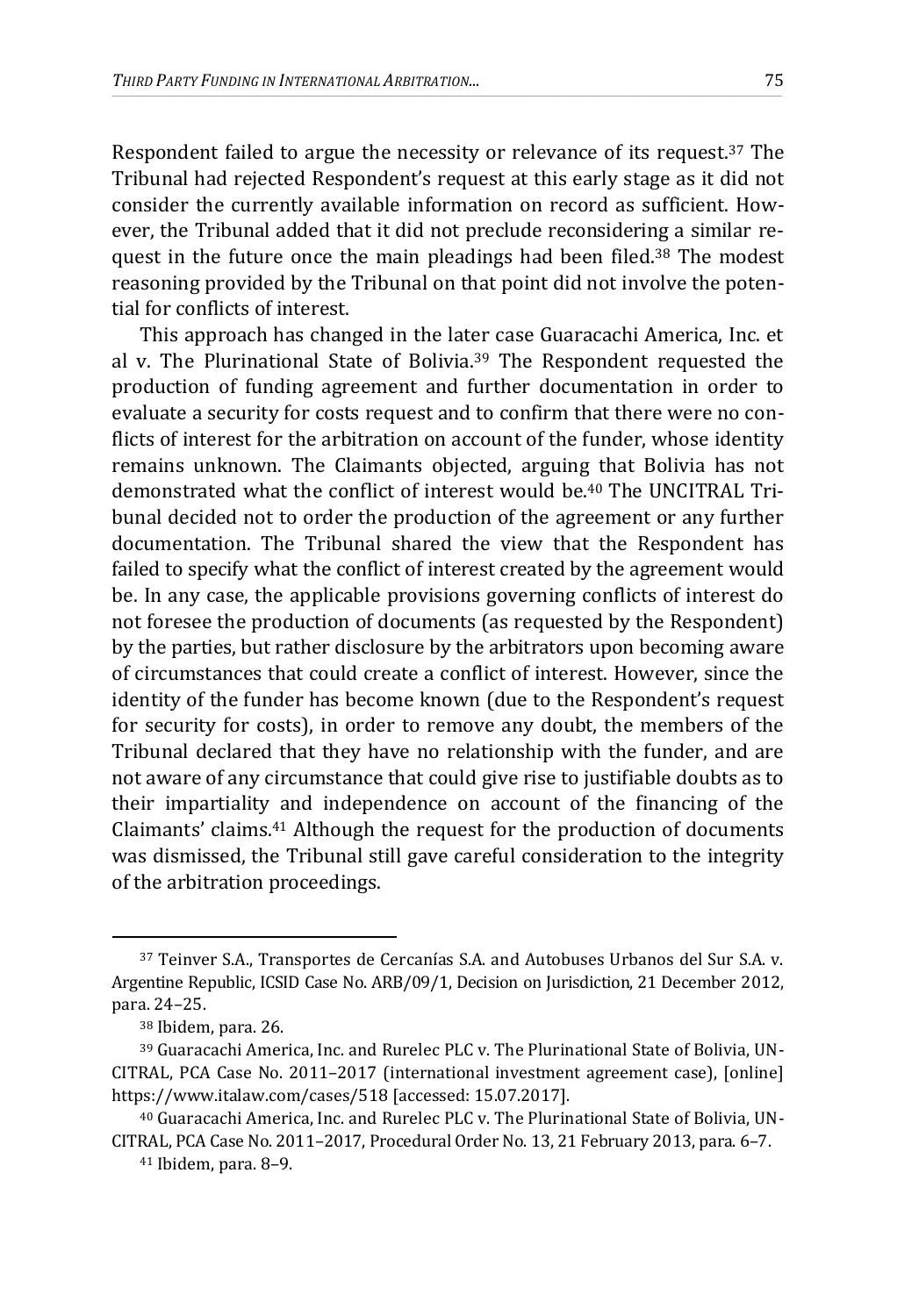In the case Muhammet Çap & Sehil Inşaat Endustri ve Ticaret Ltd. Sti. v. Turkmenistan, the ICSID Tribunal made a step forward.<sup>42</sup> The Respondent requested disclosure of the identity and nature of the involvement of thirdparty funder(s) for the Claimants in the arbitration proceedings, arguing that this was necessary to ensure there were no conflicts of interest, and that such a disclosure may be relevant to a potential security for costs application. The Tribunal ordered the Claimants to confirm whether their claims are being funded by a third-party funder, and, if so, to reveal to the Respondent and the Tribunal the name(s) and details of the third-party funder(s), as well as the nature of the arrangements concluded with the third-party funder(s), including whether and to what extent it(they) will share in any successes that the Claimants may achieve in this arbitration.<sup>43</sup> The Tribunal underlined that the disclosure of funder's identity will first and foremost ensure independence and impartiality of arbitrators. In that aspect, the Tribunal invoked its general power to preserve the integrity of the arbitral process and the good faith of the proceedings. While, when it comes to the full disclosure of the nature of the arrangements concluded with the funder, this was vital for the Tribunal to establish the grounds for an intended request for security for costs.<sup>44</sup>

\_\_\_\_\_\_\_\_\_\_\_\_\_\_\_\_\_\_\_\_\_\_\_\_\_\_\_\_\_\_\_\_\_\_\_\_\_\_\_\_\_\_\_\_\_\_\_\_\_\_\_\_\_\_\_\_\_\_\_\_\_\_\_\_\_\_\_\_\_\_\_\_\_\_\_\_\_\_\_\_\_\_\_\_\_\_\_\_\_\_\_\_\_\_\_\_\_\_\_\_\_\_\_\_\_\_\_\_\_\_\_\_\_\_\_\_\_\_\_\_\_\_\_\_\_\_\_\_\_\_\_\_\_\_\_\_\_\_\_\_\_\_\_\_\_\_\_\_\_\_\_\_\_\_\_\_\_\_\_\_\_\_\_\_\_\_\_\_\_\_\_\_\_\_\_\_\_\_\_\_\_\_\_\_\_\_\_\_\_\_\_\_\_\_\_\_\_\_\_\_\_\_\_\_\_\_\_\_\_\_\_\_\_\_\_\_\_\_\_\_\_\_\_\_\_\_

Finally, in the case South American Silver Limited v. Bolivia, <sup>45</sup> the Respondent requested disclosure of the name of the funder on the basis that it was necessary to ensure the integrity of the arbitration and ensure the Tribunal's independence and impartiality. The Respondent also requested the terms of the funding agreement in order to determine whether the arbitration claims had been assigned, and whether the funder had committed to pay for an adverse costs order.<sup>46</sup> The UNCITRAL Tribunal ordered that there is a basis for ordering the disclosure of the name of the funder, but it did not find grounds to order the disclosure of the agreement entered into with the

<sup>42</sup> Muhammet Çap & Sehil Inşaat Endustri ve Ticaret Ltd. Sti. v. Turkmenistan, ICSID Case No. ARB/12/6.

<sup>43</sup> Muhammet Çap & Sehil Inşaat Endustri ve Ticaret Ltd. Sti. v. Turkmenistan, ICSID Case No. ARB/12/6, Procedural Order No. 3, 12 June 2015, para. 13.

<sup>44</sup> The case was commented on in E. de Brabandere, op. cit., pp. 13–14 and p. 20, where the Author states that this case is remarkable, since it preempts a future request for security for costs, and requests full disclosure of TPF in order to enable the Tribunal to properly address that future request.

<sup>45</sup> South American Silver Limited v. Bolivia, UNCITRAL, PCA Case No. 2013-15; [online] https://www.italaw.com/cases/2121 [accessed: 15.07.2017].

<sup>46</sup> South American Silver Limited v. Bolivia, UNCITRAL, PCA Case No. 2013-15, Procedural Order No. 10, 11 January 2016, para. 69–70.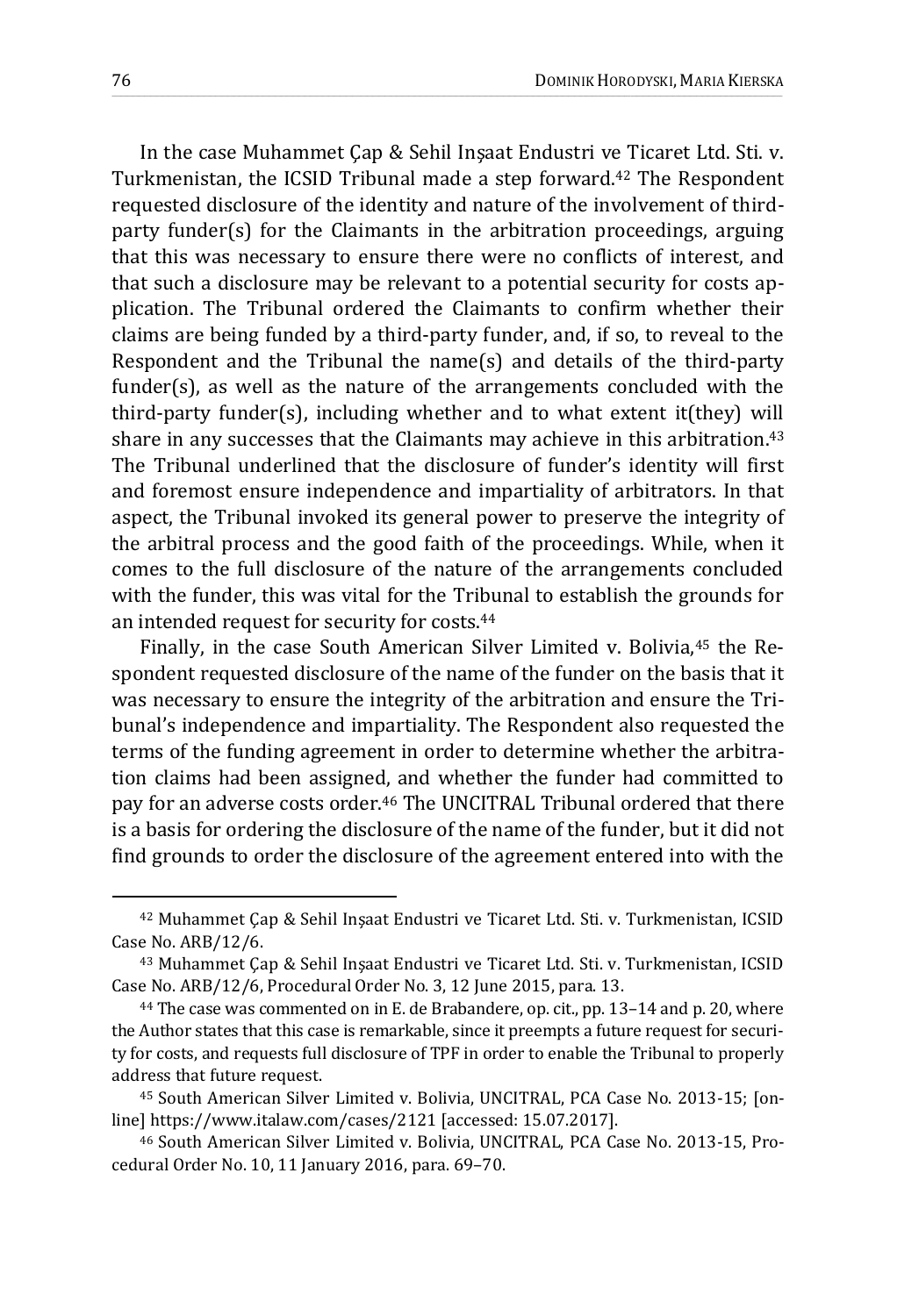funder. The latter was rejected because exceptional circumstances required to order security for costs were not present. The Tribunal explained that the mere existence of the funder was not sufficient to order it. Therefore, it was not relevant to determine whether the funder would assume (or not) an eventual costs award in favor of Bolivia.<sup>47</sup>

\_\_\_\_\_\_\_\_\_\_\_\_\_\_\_\_\_\_\_\_\_\_\_\_\_\_\_\_\_\_\_\_\_\_\_\_\_\_\_\_\_\_\_\_\_\_\_\_\_\_\_\_\_\_\_\_\_\_\_\_\_\_\_\_\_\_\_\_\_\_\_\_\_\_\_\_\_\_\_\_\_\_\_\_\_\_\_\_\_\_\_\_\_\_\_\_\_\_\_\_\_\_\_\_\_\_\_\_\_\_\_\_\_\_\_\_\_\_\_\_\_\_\_\_\_\_\_\_\_\_\_\_\_\_\_\_\_\_\_\_\_\_\_\_\_\_\_\_\_\_\_\_\_\_\_\_\_\_\_\_\_\_\_\_\_\_\_\_\_\_\_\_\_\_\_\_\_\_\_\_\_\_\_\_\_\_\_\_\_\_\_\_\_\_\_\_\_\_\_\_\_\_\_\_\_\_\_\_\_\_\_\_\_\_\_\_\_\_\_\_\_\_\_\_\_\_

To summarize, the recent case law suggests that investment arbitration tribunals started to underline the importance of disclosing the identity of the funder, emphasizing the transparency and integrity of the arbitration as well as independence of arbitrators. However, there seems to be a consensus in the arbitration community as to the lack of obligation to disclose the terms of the funding agreement, unless the specifics of the particular case provide for that, especially as to the requests for the security for costs. Generally, the details of the funding arrangements are irrelevant and unnecessary to establish possible conflicts of interest. It is also stressed that the funding arrangement is a private agreement, unrelated to the merits of the underlying dispute, hence its full disclosure should only be demanded in exceptional circumstances, as a last resort.<sup>48</sup>

## **Conclusions**

 $\overline{a}$ 

TPF has steadily grown into the arbitration realm and definitely is here to stay. According to some anecdotal reports two-thirds of ICSID cases filed in 2013 implicated claimants which relayed on resources from a major funder on the market.<sup>49</sup> This shows the scale of the TPF phenomenon, that shall be adequately regulated and put into the legal frames in the interest of the arbitration practice, its users and arbitral institutions.

First and foremost, the existing regime of fragmentary regulation is inadequate to ensure the fundamental principle of integrity of the arbitration process and impartiality of the arbitrators. Conflicts of interest involving

<sup>47</sup> Ibidem, para. 80–81, 84.

<sup>48</sup> V. Sahani, *Harmonizing…*, op. cit., p. 904. See also: A. Goldsmith, L. Melchionda, op. cit., where the Authors state that disclosing the identity of any funder associated with a claim does not mean requiring disclosure of the terms of funding, which should be considered only upon a demonstration that such additional information is necessary and relevant. Abstract invocations of transparency interests would not suffice. See also the judgment of the Tribunal in the case South American Silver Limited v. Bolivia (described above).

<sup>&</sup>lt;sup>49</sup> Although no reliable statistics were gathered, the estimation was made by the Task Force on the basis of information provided by major funder, see: W. Park, A. Rogers, op. cit., p. 3.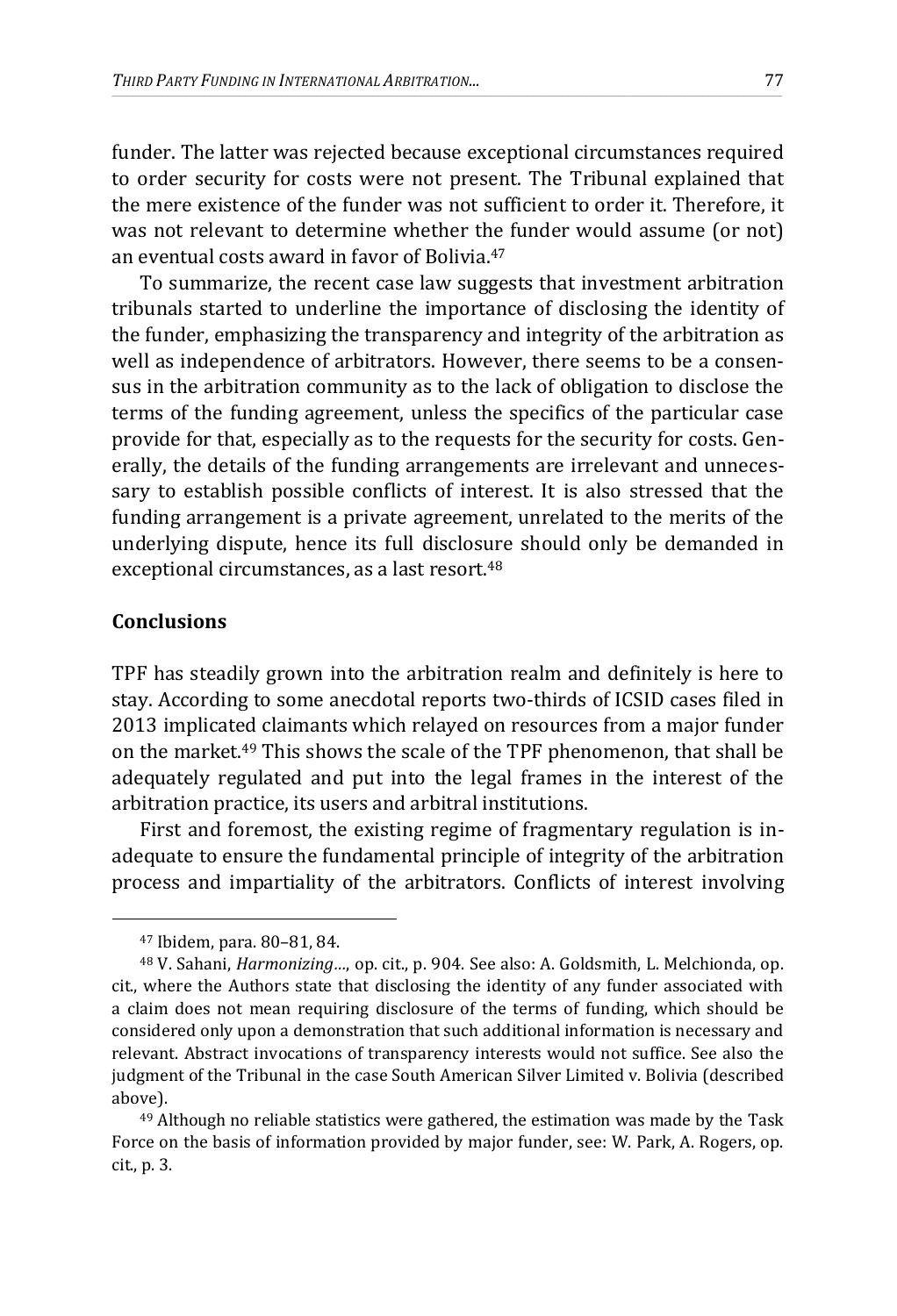funders could be prevented and resolved only by the adoption of both broad definition of TPF arrangements and disclosure requirement. The recent legislative steps taken by Hong Kong and Singapore are noteworthy, since they effectively complement the IBA Guidelines, some of the arbitration rules and international treaties that also recognized the importance of the obligation to disclose the use of funding agreements.<sup>50</sup> However, in order to secure a greater efficiency, the obligation should be imposed on the funders, the parties and/or the counsels, since its imposition only on the arbitrators might be hampered by the lack of knowledge of the third party funder's involvement. Finally, as to the scope of the disclosure, it is reasonable to argue that disclosing the full identity of a funder is sufficient to meet the objective of transparency and integrity of the arbitration proceedings.

\_\_\_\_\_\_\_\_\_\_\_\_\_\_\_\_\_\_\_\_\_\_\_\_\_\_\_\_\_\_\_\_\_\_\_\_\_\_\_\_\_\_\_\_\_\_\_\_\_\_\_\_\_\_\_\_\_\_\_\_\_\_\_\_\_\_\_\_\_\_\_\_\_\_\_\_\_\_\_\_\_\_\_\_\_\_\_\_\_\_\_\_\_\_\_\_\_\_\_\_\_\_\_\_\_\_\_\_\_\_\_\_\_\_\_\_\_\_\_\_\_\_\_\_\_\_\_\_\_\_\_\_\_\_\_\_\_\_\_\_\_\_\_\_\_\_\_\_\_\_\_\_\_\_\_\_\_\_\_\_\_\_\_\_\_\_\_\_\_\_\_\_\_\_\_\_\_\_\_\_\_\_\_\_\_\_\_\_\_\_\_\_\_\_\_\_\_\_\_\_\_\_\_\_\_\_\_\_\_\_\_\_\_\_\_\_\_\_\_\_\_\_\_\_\_\_

## **BIBLIOGRAPHY**

### *LEGAL ACTS*

- 1. Arbitration and Mediation Legislation (Third Party Funding) (Amendment) Bill 2016 of 11.01.2017, Hong Kong.
- 2. Civil Law (Third-Party Funding) Regulations 2017 (Regulation to Civil Law Act of 1999) of 1.03.2017, Singapore.
- 3. Legal Profession (Professional Conduct) Rules 2015 as amended on 1.03.2017, Singapore.

## *CASE LAW*

- 1. Guaracachi America, Inc. and Rurelec PLC v. The Plurinational State of Bolivia, UN-CITRAL, PCA Case No. 2011–2017.
- 2. Muhammet Çap & Sehil Inşaat Endustri ve Ticaret Ltd. Sti. v. Turkmenistan, ICSID Case No. ARB/12/6.
- 3. RSM Production Corporation v. Saint Lucia, ICSID Case No. ARB/12/10.
- 4. South American Silver Limited v. Bolivia, UNCITRAL, PCA Case No. 2013–2015.
- 5. Teinver S.A., Transportes de Cercanías S.A. and Autobuses Urbanos del Sur S.A. v. Argentine Republic, ICSID Case No. ARB/09/1.

## *LITERATURE*

- 1. de Brabandere E., *'Mercantile Adventurers'? The Disclosure of Third-Party Funding in Investment Treaty Arbitration*, "Grotius Centre Working Paper" 2016, No. 059-IEL.
- 2. de Brabandere E., Lepeltak J., *Third Party Funding in International Investment Arbitration*, "Grotius Centre Working Paper" 2012, No. 1.

<sup>50</sup> M. N. Iliescu, op. cit., states that the mandatory disclosure of TPF is vital, however it opens the door for another discussion – concerning enforcement of such provisions and possible sanctions.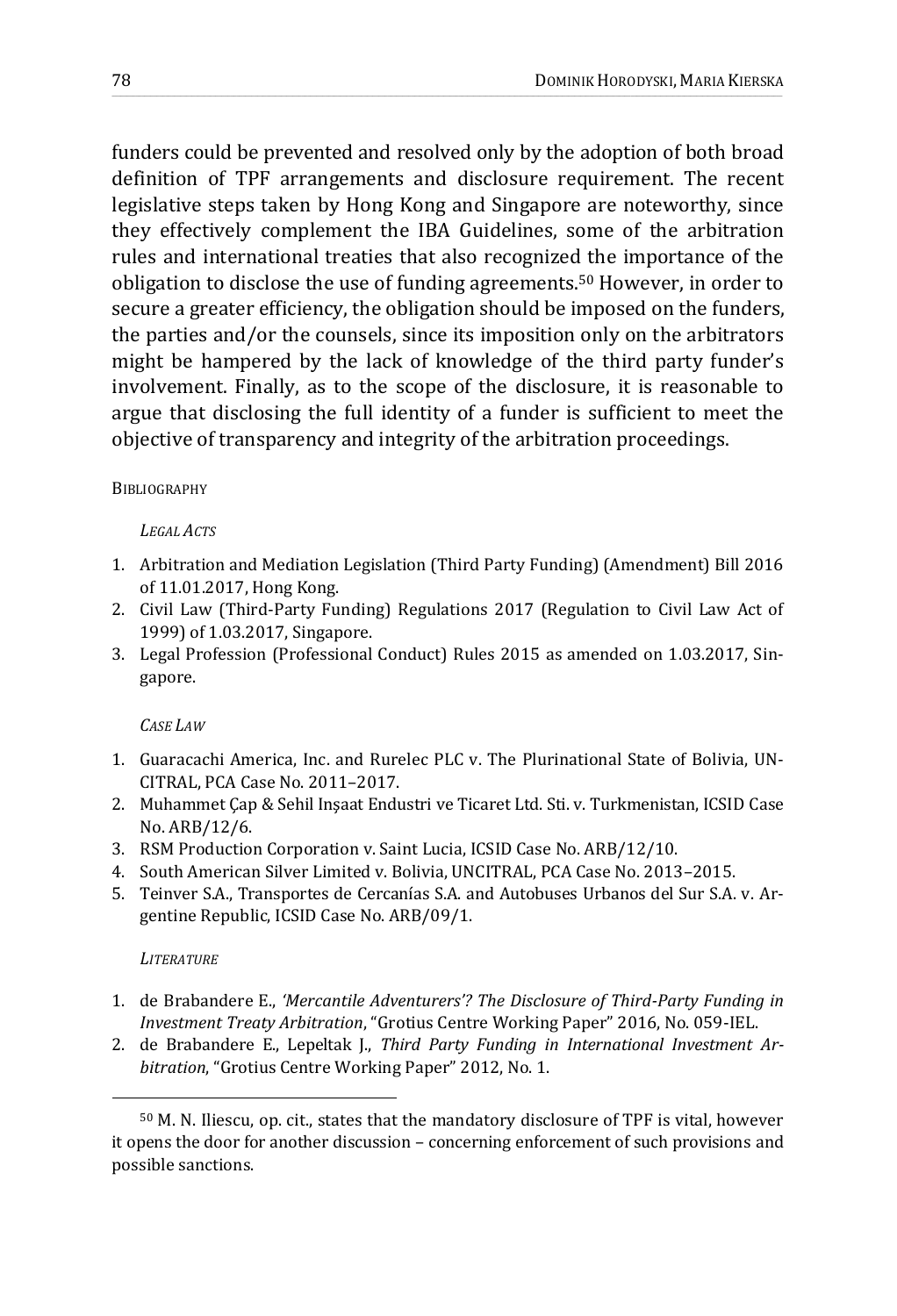3. Flake C. R., *In Domestic Arbitration: Champerty or Social Utility?*, "Dispute Resolution Journal" 2015, Vol. 2 (70).

\_\_\_\_\_\_\_\_\_\_\_\_\_\_\_\_\_\_\_\_\_\_\_\_\_\_\_\_\_\_\_\_\_\_\_\_\_\_\_\_\_\_\_\_\_\_\_\_\_\_\_\_\_\_\_\_\_\_\_\_\_\_\_\_\_\_\_\_\_\_\_\_\_\_\_\_\_\_\_\_\_\_\_\_\_\_\_\_\_\_\_\_\_\_\_\_\_\_\_\_\_\_\_\_\_\_\_\_\_\_\_\_\_\_\_\_\_\_\_\_\_\_\_\_\_\_\_\_\_\_\_\_\_\_\_\_\_\_\_\_\_\_\_\_\_\_\_\_\_\_\_\_\_\_\_\_\_\_\_\_\_\_\_\_\_\_\_\_\_\_\_\_\_\_\_\_\_\_\_\_\_\_\_\_\_\_\_\_\_\_\_\_\_\_\_\_\_\_\_\_\_\_\_\_\_\_\_\_\_\_\_\_\_\_\_\_\_\_\_\_\_\_\_\_\_\_

- 4. Galagan D., Živković P., *If They Finance Your Claim, Will They Pay Me If I Win: Implications Of Third Party Funding On Adverse Costs Awards In International Arbitration*, "European Scientific Journal" 2015, (Special Edition).
- 5. Garimella S. R., *Third Party Funding in International Arbitration: Issued and Challenges in Asian Jurisdiction*, "AALCO Journal of International Law" 2014, Vol. 3, Issue 1.
- 6. Kalajdzic J., Cashman P., Longmoore A., *Justice for Profit: A Comparative Analysis of Australian, Canadian and U.S. Third Party Litigation Funding*, "The American Journal of Comparative Law" 2013, Vol. 61.
- 7. de Morpurgo M., *A Comparative Legal And Economic Approach To Third-Party Litigation Funding*, "Cardozo Journal Of International & Comparative Law" 2011, Vol. 19.
- 8. Park W., Rogers C., *Third-Party Funding in International Arbitration: The ICCA Queen-Mary Task Force*, "The Pennsylvania State University The Dickinson School Of Law, Legal Studies Research Paper" 2014, No. 42.
- 9. Sahani V., *Harmonizing Third-Party Litigation Funding Regulation*, "Cardozo Law Review" 2015, Vol. 36.
- 10. Sahani V., *Reshaping Third-Party Funding*, "Tulane Law Review" 2017, Vol. 91, No. 3.
- 11. Scherer M., Goldsmith A., *Third Party Funding of International Arbitration Proceedings – A View From Europe: Part 1 – Funders' Perspectives*, "International Business Law Journal" 2012, Vol. 1.
- 12. Steinitz M., *Whose Claim Is This Anyway? Third-Party Litigation Funding*, "University of Iowa Legal Studies Research Paper Number" 2011, 11–31.

#### *INTERNET SOURCES*

- 1. Brekoulakis S., *The Impact of Third Party Funding on Allocation for Costs and Security for Costs Applications: The ICCA-Queen Mary Task Force Report*, Kluwer Arbitration Blog 18.02.2016, [online] http://kluwerarbitrationblog.com/2016/02/18/the-impactof-third- party- funding-on- allocation- for-costs-and-security-for-costs-applicationsthe-icca-queen-mary-task-force-report/ [accessed: 15.07.2017].
- 2. von Goeler J., *Show Me Your Case and I'll Show You the Money – How to Balance Conflicts Between Third-Party Funding and Confidentiality in Arbitration Proceedings*, Kluwer Arbitration Blog 21.07.2016, [online] http://kluwerarbitrationblog.com/ 2016/ 07/ 21/show-case-ill-show-money-balance-conflicts-third-party-funding-aand-confidentiality-iin-arbitration-proceedings/ [accessed: 15.07.2017].
- 3. Goldsmith A., Melchionda L., *The ICC's Guidance Note on Disclosure and Third-Party Funding: A Step in the Right Direction*, Kluwer Arbitration Blog 14.03.2016, [online] http:// kluwerarbitrationblog.com/ 2016/03/14/ the-iccs-guidance-note-on-disclosure-and-third-party-funding-a-step-in-the-right-direction/ [accessed: 17.07.2017].
- 4. Iliescu M. N., *A Trend Towards Mandatory Disclosure of Third Party Funding? Recent Developments and Positive Impact*, Kluwer Arbitration Blog 2.05.2016, [online] http:// kluwerarbitrationblog.com/ 2016/05/02/ a-trend-towards-mandatory-disclosure-ofthird-party-funding-recent-developments-and-positive-impact/ [accessed: 15.07.2017].